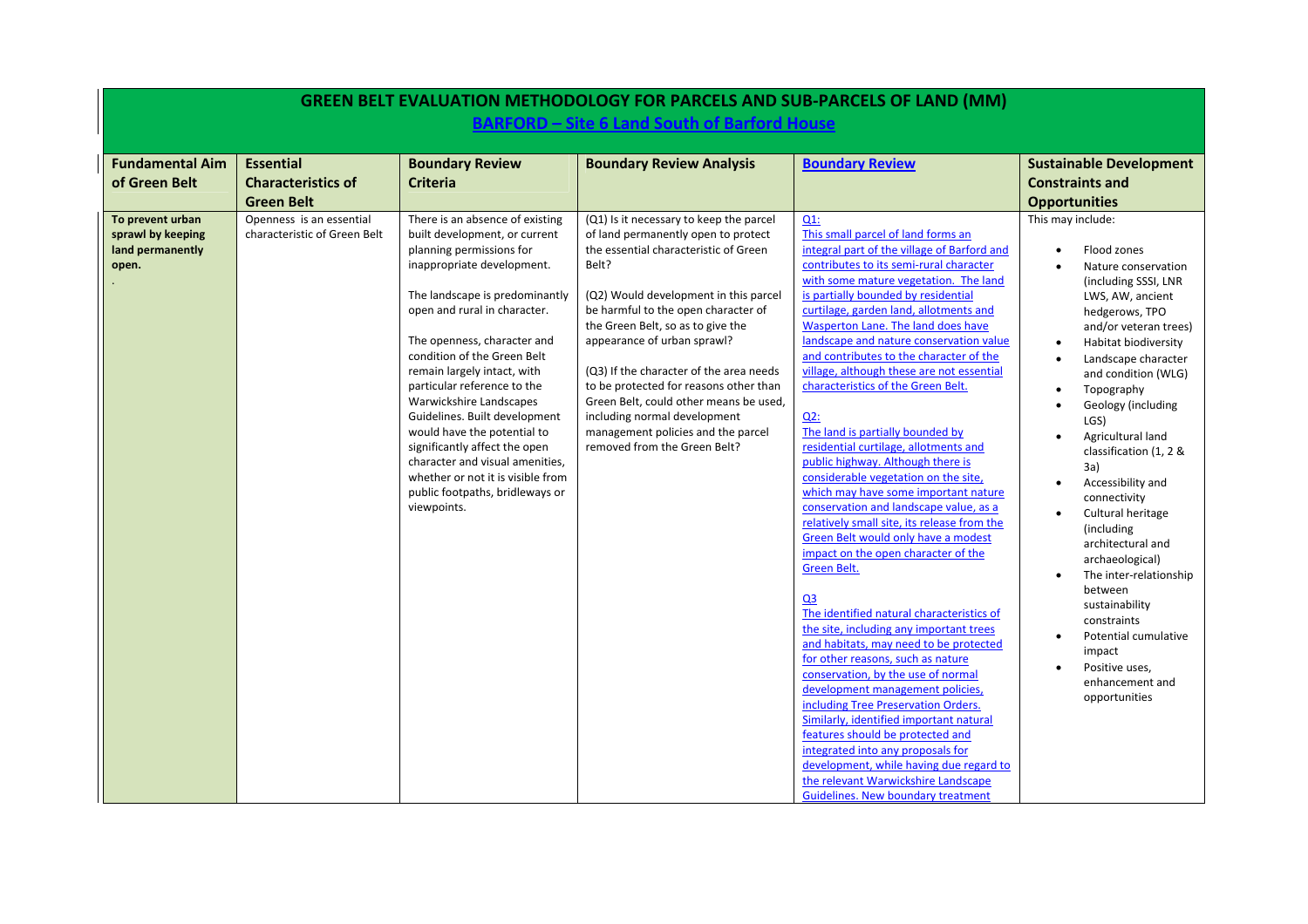|                                                                 | Permanence is an essential<br>characteristic of Green Belt                                                                      | There are exceptional<br>circumstances to justify<br>changes to the Green Belt<br>boundary.<br>Green Belt is associated with<br>readily recognisable physical<br>features which are likely to be<br>permanent e.g. roads, railways,<br>watercourses (canals, rivers<br>and streams), mature natural<br>field boundaries, woodland<br>edges, and topographical<br>features such as ridgelines.<br>The boundary is robust and<br>capable of enduring well<br>beyond the end of the plan<br>period.<br>Land which it is unnecessary to<br>keep permanently open has | (Q4) Is this parcel of Green Belt<br>associated with recognisable and<br>permanent physical features?<br>(Q5) Is it possible that the Green Belt<br>boundary may need to be altered at<br>the end of the development plan<br>period?<br>(Q6) Are there any existing or potential<br>threats that may weaken the ability of<br>the Green Belt to endure beyond the<br>plan period, including the potential<br>cumulative impact of major proposals<br>and associated infrastructure? | and compensatory planting should also<br>soften hard built edges to the adjoining<br>Green Belt and minimise the appearance<br>of suburbanisation.<br>Q <sub>4</sub><br>The land adjoins residential curtilages,<br>which currently provide a recognisable<br>and permanent physical boundary to the<br>Green Belt.<br>Q <sub>5</sub><br>As an integral part of the village, the land<br>is partially bounded by built<br>development. However, additional<br>compensatory landscaping would be<br>required in order to establish a new,<br>long-term defensible boundary. The local<br>planning authority should also satisfy<br>themselves that the Green Belt boundary<br>would not need to be altered at the end<br>of the development plan period in<br>accordance with paragraph 85 of the<br>NPPF. In practice, this means that, once<br>Green Belt boundaries have been<br>defined, they should only be reviewed if<br>the development needs of an area, |                                                          |
|-----------------------------------------------------------------|---------------------------------------------------------------------------------------------------------------------------------|------------------------------------------------------------------------------------------------------------------------------------------------------------------------------------------------------------------------------------------------------------------------------------------------------------------------------------------------------------------------------------------------------------------------------------------------------------------------------------------------------------------------------------------------------------------|-------------------------------------------------------------------------------------------------------------------------------------------------------------------------------------------------------------------------------------------------------------------------------------------------------------------------------------------------------------------------------------------------------------------------------------------------------------------------------------|------------------------------------------------------------------------------------------------------------------------------------------------------------------------------------------------------------------------------------------------------------------------------------------------------------------------------------------------------------------------------------------------------------------------------------------------------------------------------------------------------------------------------------------------------------------------------------------------------------------------------------------------------------------------------------------------------------------------------------------------------------------------------------------------------------------------------------------------------------------------------------------------------------------------------------------------------------------|----------------------------------------------------------|
|                                                                 |                                                                                                                                 | not been included in the Green<br>Belt.<br>The boundary meets national<br>policy aims and purposes, while<br>urban and village extensions<br>provide most appropriately for<br>sustainable patterns of<br>development and growth.                                                                                                                                                                                                                                                                                                                                |                                                                                                                                                                                                                                                                                                                                                                                                                                                                                     | looking ahead over the long term, clearly<br>cannot be met from within the urban<br>area(s), principally through the recycling<br>of previously developed land.<br>Q <sub>6</sub><br>The local planning authority should also<br>satisfy themselves that there are no<br>existing or potential threats that would<br>weaken the ability of any revised Green<br>Belt boundary to endure in this location.                                                                                                                                                                                                                                                                                                                                                                                                                                                                                                                                                        |                                                          |
| <b>Green Belt</b><br><b>Purpose</b>                             | <b>Consideration of</b><br><b>Green Belt Purpose</b>                                                                            | <b>Boundary Review</b><br><b>Criteria</b>                                                                                                                                                                                                                                                                                                                                                                                                                                                                                                                        | <b>Boundary Review Analysis</b>                                                                                                                                                                                                                                                                                                                                                                                                                                                     |                                                                                                                                                                                                                                                                                                                                                                                                                                                                                                                                                                                                                                                                                                                                                                                                                                                                                                                                                                  | <b>Sustainable Development</b><br><b>Constraints and</b> |
|                                                                 |                                                                                                                                 |                                                                                                                                                                                                                                                                                                                                                                                                                                                                                                                                                                  |                                                                                                                                                                                                                                                                                                                                                                                                                                                                                     |                                                                                                                                                                                                                                                                                                                                                                                                                                                                                                                                                                                                                                                                                                                                                                                                                                                                                                                                                                  | <b>Opportunities</b>                                     |
| To check the<br>unrestricted sprawl of<br>large built-up areas. | Protects urban fringe and<br>open countryside from<br>unplanned built<br>development connected to<br>large built up areas, thus | The 'green lung' around the<br>towns and villages will be<br>protected and enhanced.<br>A detailed Green Belt boundary                                                                                                                                                                                                                                                                                                                                                                                                                                           | (Q7) Would the loss of this Green Belt<br>parcel lead to or constitute ribbon<br>development?<br>(Q8) Would the loss of this Green Belt                                                                                                                                                                                                                                                                                                                                             | QZ<br>The release of this land would not<br>promote ribbon development.                                                                                                                                                                                                                                                                                                                                                                                                                                                                                                                                                                                                                                                                                                                                                                                                                                                                                          | This may include:<br>Flood zones<br>Nature conservation  |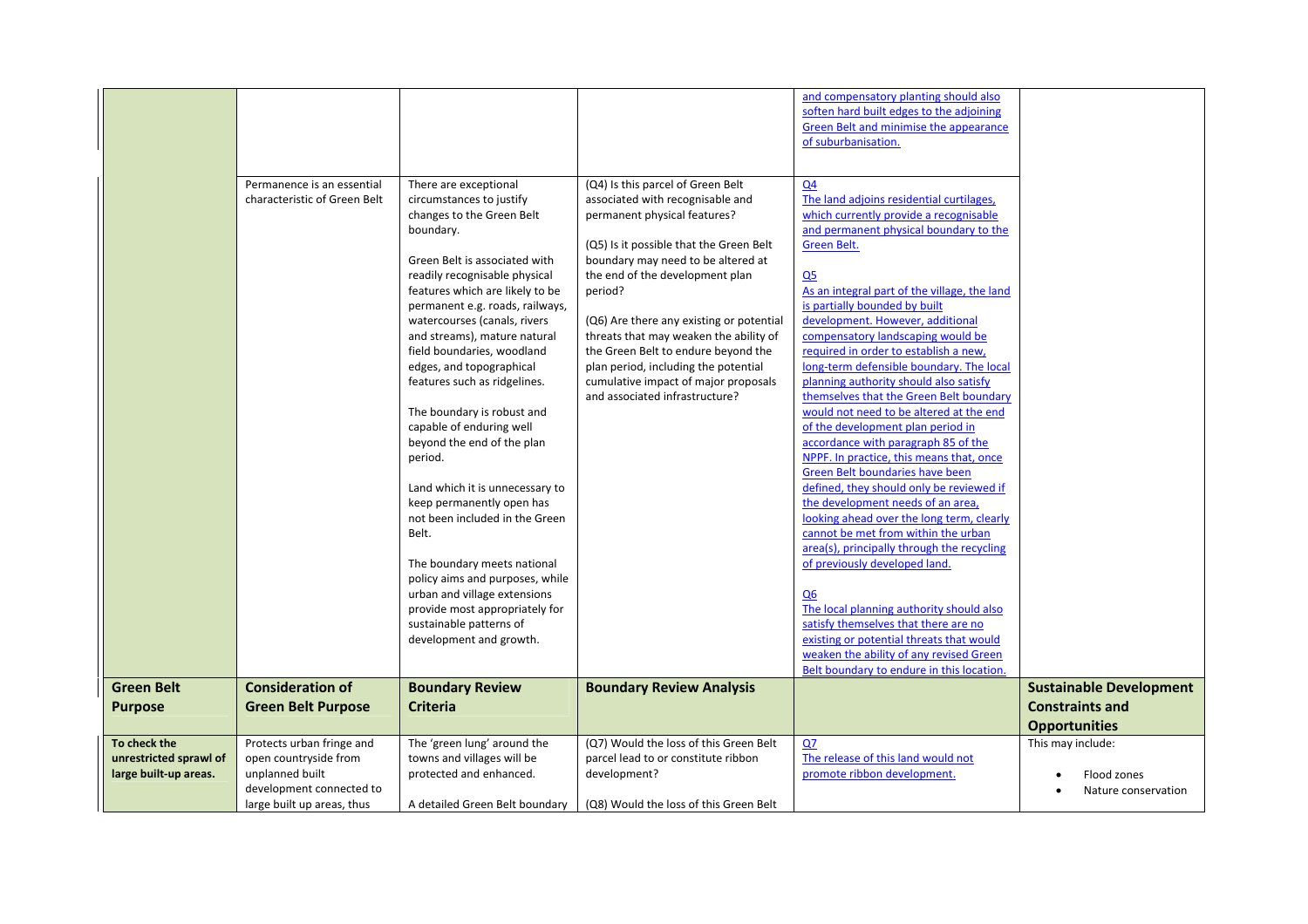|  | maintaining a clear<br>distinction between urban<br>and rural.                                                                                                                                         | will not been altered merely<br>because the land has become<br>derelict. Consideration will be<br>given to alternative positive<br>Green Belt uses.                                    | parcel result in an isolated<br>development site not connected to<br>existing boundaries?<br>(Q9) Would the loss of this Green Belt<br>parcel effectively 'round off' the<br>settlement pattern?<br>(Q10) Is this Green Belt parcel<br>connected by several boundaries to the<br>built-up area?<br>Large built-up areas are defines as:<br>Warwick, Royal Leamington Spa,<br>Kenilworth, Solihull Rural South and<br>East (integrating Knowle, Dorridge,<br>Bentley Heath, Balsall Common,<br>Dickens Heath, Cheswick Green,<br>Meriden, Hampton-in-Arden, Hockley<br>Heath, Tidbury Green, Catherine-de-<br>Barnes), Coventry Urban Area and<br>Stratford Upon Avon. Solihull<br>Settlement Study defines Rural South<br>and East settlements as stand alone.<br>However, there appears to be a degree<br>of continuation between settlements<br>(Knowle, Dorridge and Bentley Heath). | Q8<br>The release of this land would constitute<br>an infill parcel within the built-up area of<br>the village.<br>Q <sub>9</sub><br>The loss of this parcel could not<br>reasonably be defined as 'rounding off'.<br>A more accurate description would be an<br>'infill' within the existing settlement<br>pattern of the village.<br>Q10<br>The parcel is connected by an existing<br>residential curtilage to the west and a<br>public highway to the south. The land to<br>the north and allotments to the east<br>form part of the Green Belt. | (including SSSI, LNR<br>LWS, AW, ancient<br>hedgerows, TPO<br>and/or veteran trees)<br>Habitat biodiversity<br>$\bullet$<br>Landscape character<br>$\bullet$<br>and condition (WLG)<br>Topography<br>$\bullet$<br>Geology (including<br>$\bullet$<br>LGS)<br>Agricultural land<br>$\bullet$<br>classification (1, 2 &<br>3a)<br>Accessibility and<br>$\bullet$<br>connectivity<br>Cultural heritage<br>$\bullet$<br>(including<br>architectural and<br>archaeological)<br>The inter-relationship<br>$\bullet$<br>between<br>sustainability<br>constraints<br>Potential cumulative<br>$\bullet$<br>impact<br>Positive uses,<br>$\bullet$<br>enhancement and |
|--|--------------------------------------------------------------------------------------------------------------------------------------------------------------------------------------------------------|----------------------------------------------------------------------------------------------------------------------------------------------------------------------------------------|-----------------------------------------------------------------------------------------------------------------------------------------------------------------------------------------------------------------------------------------------------------------------------------------------------------------------------------------------------------------------------------------------------------------------------------------------------------------------------------------------------------------------------------------------------------------------------------------------------------------------------------------------------------------------------------------------------------------------------------------------------------------------------------------------------------------------------------------------------------------------------------------|-----------------------------------------------------------------------------------------------------------------------------------------------------------------------------------------------------------------------------------------------------------------------------------------------------------------------------------------------------------------------------------------------------------------------------------------------------------------------------------------------------------------------------------------------------|------------------------------------------------------------------------------------------------------------------------------------------------------------------------------------------------------------------------------------------------------------------------------------------------------------------------------------------------------------------------------------------------------------------------------------------------------------------------------------------------------------------------------------------------------------------------------------------------------------------------------------------------------------|
|  | Prevents sprawl where<br>development would not<br>otherwise be restricted by a<br>permanent physical barrier<br>(e.g. roads, railways,<br>watercourses, woodland<br>edge or topographical<br>feature). | Development would be<br>contained by strong physical<br>and visual features, and would<br>not lead to subsequent<br>encroachment.                                                      | (Q11) Do recognisable and permanent<br>physical features provide a good<br>barrier between the existing urban<br>area and undeveloped land, which if<br>breached may set a precedent for<br>unrestricted sprawl?                                                                                                                                                                                                                                                                                                                                                                                                                                                                                                                                                                                                                                                                        | Q11<br>There is currently a defensible Green<br>Belt boundary forming part of the<br>residential curtilage to the west of the<br>land. As a potential infill development, it<br>is unlikely to set a precedent for<br>unrestricted sprawl, so long as a clear,<br>defensible boundary is established,<br>reinforced by substantial landscaping to<br>protect the visual amenities of the Green<br>Belt in all seasons.                                                                                                                              | opportunities                                                                                                                                                                                                                                                                                                                                                                                                                                                                                                                                                                                                                                              |
|  | Prevents development that<br>would result in another<br>settlement being absorbed<br>into a large built up area.                                                                                       | Development is capable of<br>being contained by an existing<br>settlement and strong physical<br>boundaries, and would not lead<br>to 'unrestricted sprawl' into<br>adjoining parcels. | (Q12) Would the loss of this Green Belt<br>parcel result in a small settlement<br>being absorbed into a large built-up<br>area?                                                                                                                                                                                                                                                                                                                                                                                                                                                                                                                                                                                                                                                                                                                                                         | Q12<br>$No$ – The land forms part of the existing<br>village.                                                                                                                                                                                                                                                                                                                                                                                                                                                                                       |                                                                                                                                                                                                                                                                                                                                                                                                                                                                                                                                                                                                                                                            |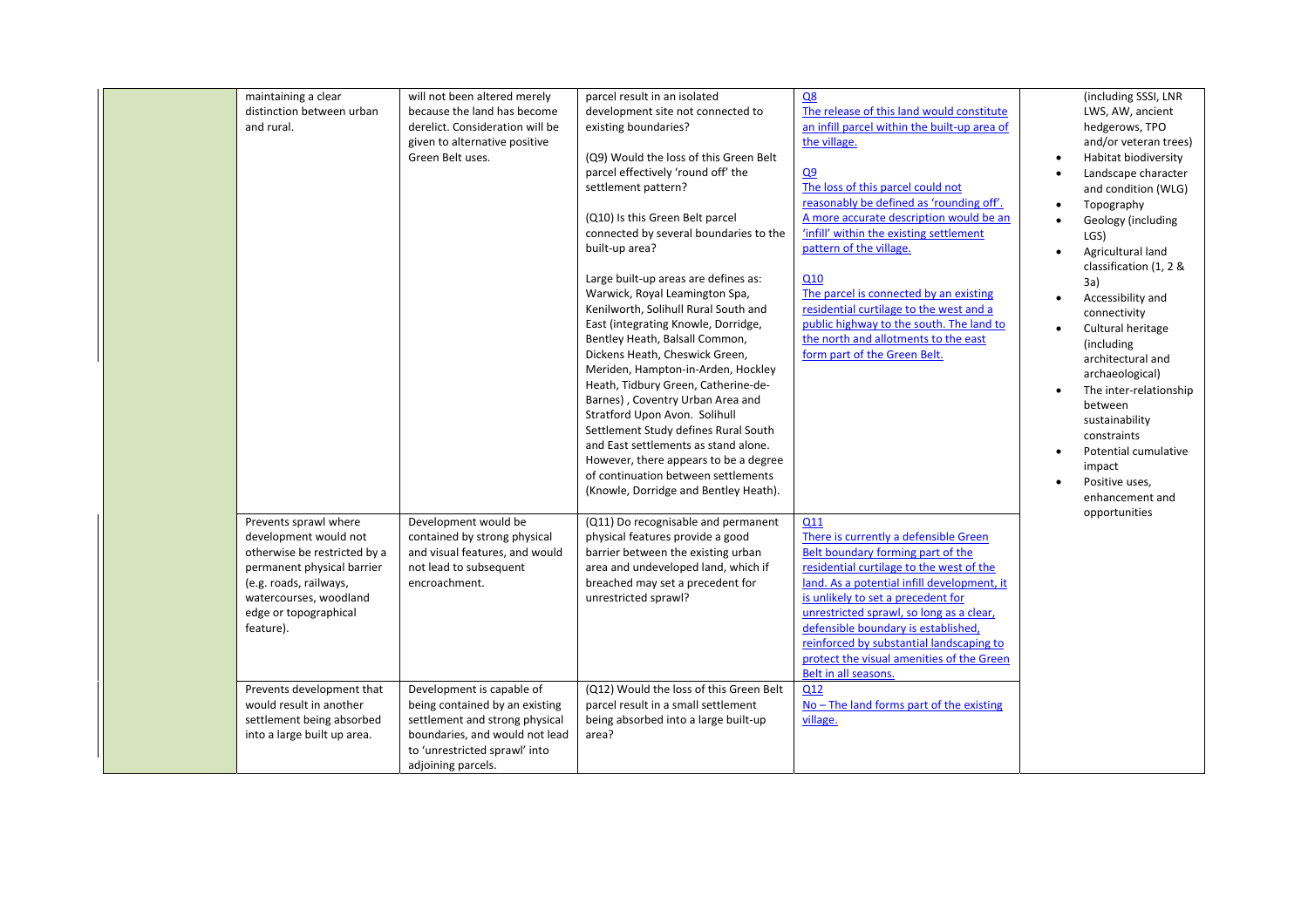|                                                                   | Protects open land<br>contiguous to, or within<br>close proximity to, a large<br>built up area.                                                            | The release of Green Belt land<br>would not damage the open<br>character of the Green Belt.                                                                                                                                                                                                                                               | (Q13) Would the loss of this Green Belt<br>parcel reduce the open land<br>contiguous to, or with close proximity<br>to, the large built up area?                                                                                | Q13<br>While there would be some potential<br>loss of green space, the land does not<br>form part of the open countryside and<br>any visual impact could be minimised by<br>a sensitively designed development,<br>combined with substantial<br>compensatory landscaping. |  |
|-------------------------------------------------------------------|------------------------------------------------------------------------------------------------------------------------------------------------------------|-------------------------------------------------------------------------------------------------------------------------------------------------------------------------------------------------------------------------------------------------------------------------------------------------------------------------------------------|---------------------------------------------------------------------------------------------------------------------------------------------------------------------------------------------------------------------------------|---------------------------------------------------------------------------------------------------------------------------------------------------------------------------------------------------------------------------------------------------------------------------|--|
| <b>Prevent neighbouring</b><br>towns merging into<br>one another. | Prevents the merger of<br>towns within the Green Belt.                                                                                                     | The release of Green Belt land<br>will not damage the substantial<br>open character of the Green<br>Belt separating towns and<br>villages.<br>Any gaps that have to be kept<br>open in order to ensure that<br>adjacent settlements do not<br>merge, are identified as<br>essential gaps, regardless of<br>their size or quality.         | (Q14) Would the loss of this Green Belt<br>parcel increase the potential merging<br>of towns?<br>(Towns are defined as: Warwick, Royal<br>Leamington Spa, Kenilworth, Solihull<br>Major Urban Area and Stratford Upon<br>Avon.) | Q14<br>$No$ – The land forms part of the existing<br>village.                                                                                                                                                                                                             |  |
|                                                                   | Prevents development that<br>would result in a reduction<br>in the distance between<br>towns.                                                              | The perception of settlements<br>merging will vary depending on<br>factors such as the size of the<br>settlements that are to be kept<br>separate, and whether there<br>are visual factors (e.g.<br>motorway or railway<br>embankments, woodlands,<br>groups of trees or buildings)<br>that might break up a gap or<br>help to define it. | (Q15) Would the loss of this Green Belt<br>parcel lead to a significant reduction in<br>the distance between towns?                                                                                                             | Q15<br>$No$ – The land forms part of the existing<br>village.                                                                                                                                                                                                             |  |
|                                                                   | Prevents continuous ribbon<br>development along<br>transport routes that link<br>towns.                                                                    | Land proposed for release from<br>the Green Belt is capable of<br>being developed in a<br>sustainable way and readily<br>integrated with the existing<br>built-up area.                                                                                                                                                                   | (Q16) Would the loss of this Green Belt<br>parcel lead to or constitute ribbon<br>development between towns?                                                                                                                    | Q16<br>Although Barford is semi-rural in<br>character, the land forms part of the<br>existing village and its release would not<br>promote ribbon development between<br>towns.                                                                                           |  |
| Safeguarding the<br>countryside from<br>encroachment.             | Prevents encroachment<br>through having a strong<br>defensible boundary (and/or<br>topography) between the<br>existing urban area and<br>open countryside. | The parcel has a strong<br>defensible boundary that helps<br>to preserve the openness of<br>the Green Belt and facilitate<br>appropriate uses.                                                                                                                                                                                            | (Q17) Would the loss of this Green Belt<br>parcel reduce the defensible boundary<br>between the existing urban area and<br>open countryside?                                                                                    | Q17<br>There is currently a domestic curtilage<br>that forms part of the western boundary<br>of this land. The release of the land to<br>accommodate infill development would<br>require a new defensible Green Belt                                                      |  |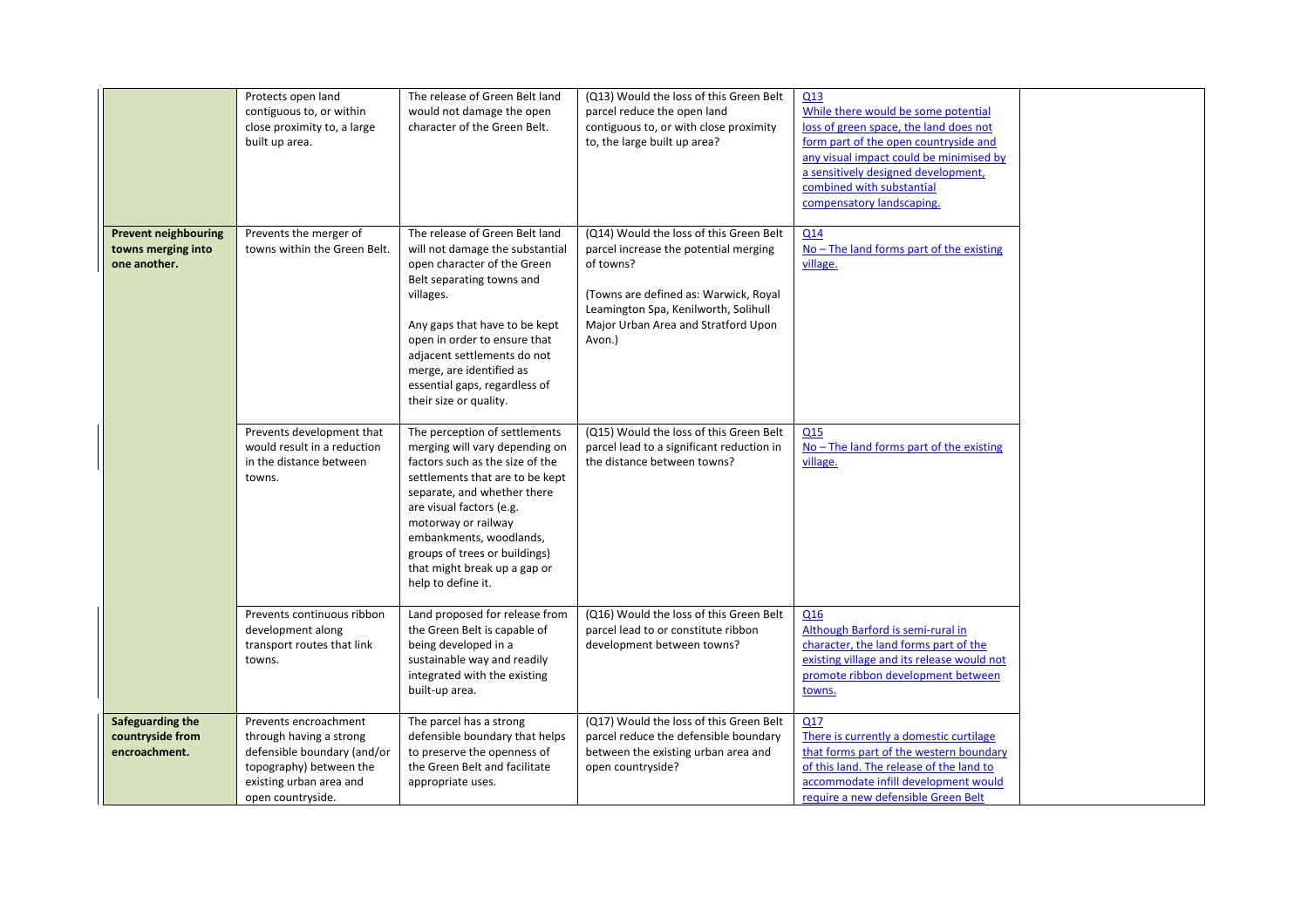|                                                                                                            | Prevents encroachment<br>through the appropriate use<br>of the Green Belt<br>countryside, including<br>agriculture and forestry,<br>outdoor sport and<br>recreation, cemeteries and<br>other uses which preserve<br>openness.            | The parcel has predominant<br>land uses that are appropriate<br>in the Green Belt; help to<br>preserve its openness; and do<br>not conflict with the purposes<br>of including land in Green Belt.<br>However, the use of land is not<br>as important as the purposes of<br>including land in the Green<br>Belt. | (Q18) Would the loss of this Green Belt<br>parcel lead to encroachment due to a<br>loss of an appropriate use?<br>(The NPPF defines appropriate uses.)                                                                                                                                                                                                                              | boundary to be established along the<br>northern boundary, accompanied by<br>substantial landscaping and tree<br>planting.<br>Q18<br>The existing use is compatible with the<br>Green Belt and helps to preserve the<br>essential characteristic of openness and<br>there would be some modest<br>encroachment as a result of its loss.   |  |
|------------------------------------------------------------------------------------------------------------|------------------------------------------------------------------------------------------------------------------------------------------------------------------------------------------------------------------------------------------|-----------------------------------------------------------------------------------------------------------------------------------------------------------------------------------------------------------------------------------------------------------------------------------------------------------------|-------------------------------------------------------------------------------------------------------------------------------------------------------------------------------------------------------------------------------------------------------------------------------------------------------------------------------------------------------------------------------------|-------------------------------------------------------------------------------------------------------------------------------------------------------------------------------------------------------------------------------------------------------------------------------------------------------------------------------------------|--|
|                                                                                                            | Prevents encroachment due<br>to its open character, which<br>is not compromised by<br>existing development that<br>would normally be<br>considered inappropriate in<br>the Green Belt, or where<br>there is damaged or derelict<br>land. | The parcel has a strong<br>defensible boundary that helps<br>to preserve the openness of<br>the Green Belt and facilitate<br>appropriate uses.                                                                                                                                                                  | (Q19) Does the parcel contain<br>development that is not appropriate in<br>the Green Belt and would normally be<br>classed as previously developed land<br>(brownfield site)?                                                                                                                                                                                                       | Q19<br>The existing use is appropriate in the<br>Green Belt.                                                                                                                                                                                                                                                                              |  |
| To preserve the<br>special character of<br>historic towns.                                                 | Green Belt makes a positive<br>contribution to the setting<br>of an historic town,<br>including strategic views of<br>the town from the open<br>countryside.                                                                             | Release of designated Green<br>Belt will not significantly harm<br>or detract from views of nearby<br>historic towns, or the<br>surrounding in which an<br>historic town is experienced.                                                                                                                        | (Q20) Would the loss of this Green Belt<br>parcel adversely affect the special<br>character and setting of an historic<br>town?<br>(Q21) Would the loss of this Green Belt<br>parcel reduce the significance of an<br>historic town?<br>'Historic towns' are defined as:<br>Warwick, Royal Leamington Spa,<br>Kenilworth and Stratford Upon Avon<br>for the purposes of this study. | Q <sub>20</sub><br>The land and associated natural<br>vegetation contribute to the semi-rural<br>character of the village, but not to the<br>special character or setting of an historic<br>town.<br>Q <sub>21</sub><br>The loss may potentially affect the<br>character of the village, but not the<br>significance of an historic town. |  |
| To assist in urban<br>regeneration by<br>encouraging the<br>recycling of derelict<br>and other urban land. | Green Belt in Warwick<br>District is considered to play<br>an important role in<br>encouraging the recycling of<br>derelict and other urban                                                                                              | Development is channelled<br>towards urban areas inside the<br>Green Belt boundary, and<br>towards towns and villages<br>inset within the Green Belt, in                                                                                                                                                        | (Q22) Would the loss of this Green Belt<br>parcel, discourage the reuse of<br>brownfield and other land in the urban<br>area?                                                                                                                                                                                                                                                       | Q <sub>22</sub><br>Although this would be a relatively small<br>infill site, any release of Green Belt land<br>has the potential to discourage the re-<br>use of some brownfield land and other                                                                                                                                           |  |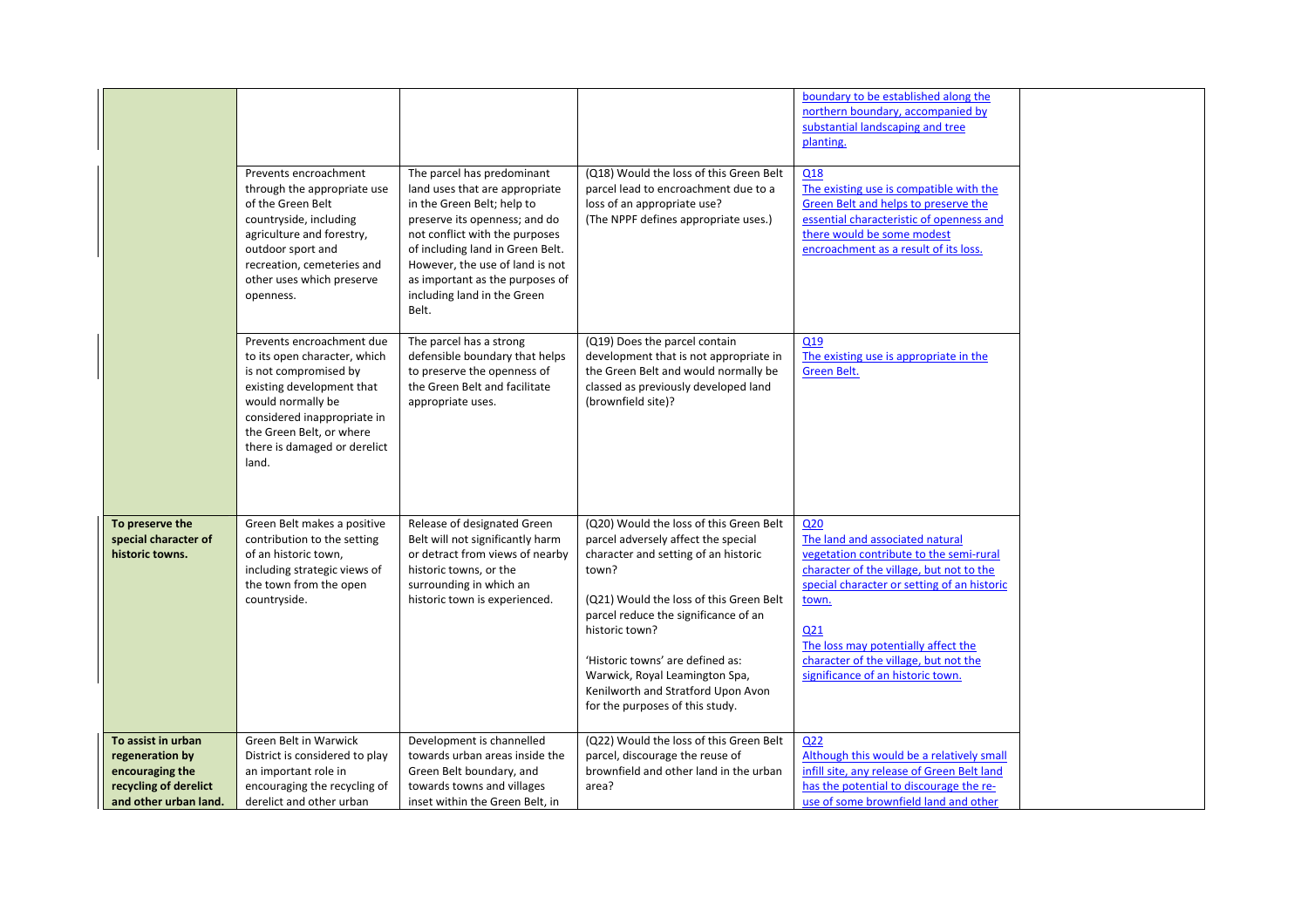|                                                                                                                                                             | land, by restricting the<br>availability of greenfield<br>sites.                                                                             | order to promote a sustainable<br>pattern of development.<br>The extent of Green Belt land is<br>tailored to reflect local<br>circumstances.<br>Consideration is given to<br>whether previously<br>development land in the Green<br>Belt could be put to a more<br>productive use, while                                                   | (Q23) Would the loss of this Green Belt<br>parcel help to undermine the viability<br>of the area to attract appropriate<br>inward investment, including tourism?<br>(Q24) Is there a need for 'Safeguarded<br>Land' on the edge of an urban area,<br>village or hamlet, in order to meet<br>longer-term development needs well<br>beyond the plan period?                                                                    | land in the urban area that may be<br>harder to develop and less attractive to<br>investors. This needs to be carefully<br>assessed and managed by the local<br>planning authority.<br>Q <sub>23</sub><br>The release of this land would primarily<br>facilitate a small infill development<br>within the village and if sensitively<br>designed, is unlikely to undermine<br>appropriate inward investment in the                                                                                                                                                                                                                                                                                                                                                                                                                                                          |  |
|-------------------------------------------------------------------------------------------------------------------------------------------------------------|----------------------------------------------------------------------------------------------------------------------------------------------|--------------------------------------------------------------------------------------------------------------------------------------------------------------------------------------------------------------------------------------------------------------------------------------------------------------------------------------------|------------------------------------------------------------------------------------------------------------------------------------------------------------------------------------------------------------------------------------------------------------------------------------------------------------------------------------------------------------------------------------------------------------------------------|-----------------------------------------------------------------------------------------------------------------------------------------------------------------------------------------------------------------------------------------------------------------------------------------------------------------------------------------------------------------------------------------------------------------------------------------------------------------------------------------------------------------------------------------------------------------------------------------------------------------------------------------------------------------------------------------------------------------------------------------------------------------------------------------------------------------------------------------------------------------------------|--|
|                                                                                                                                                             |                                                                                                                                              | protecting openness.<br>Strategic priorities across local<br>boundaries are properly co-<br>ordinated and clearly reflected<br>in the Local Plan.<br>Where appropriate, consider<br>the use of 'safeguarded land'<br>between the urban area and<br>the Green Belt.                                                                         |                                                                                                                                                                                                                                                                                                                                                                                                                              | area.<br>Q <sub>24</sub><br>The designation of 'Safeguarded Land'<br>would not be appropriate for this land,<br>as any development would need to be<br>met within the plan period.                                                                                                                                                                                                                                                                                                                                                                                                                                                                                                                                                                                                                                                                                          |  |
| To preserve the<br>contribution that the<br>open character of a<br>village or hamlet<br>makes to the<br>openness of the<br>Green Belt. (local<br>criteria). | The open character, identity<br>and setting of the individual<br>villages or hamlets, help to<br>preserve the openness of<br>the Green Belt. | The 'open' character of the<br>village or hamlet makes an<br>important contribution to the<br>'openness' of the Green Belt<br>and should be included in the<br>Green Belt.<br>The general character of the<br>village could be protected by<br>normal development<br>management policies and<br>should be excluded from the<br>Green Belt. | (Q25) Does the open character of the<br>village or hamlet make an important<br>contribution to the 'openness' of the<br>Green Belt?<br>(Q26) If the character of the village or<br>hamlet needs to be protected for<br>reasons other than Green Belt, could<br>other means be used, such as<br>Conservation Area designation or<br>normal development management<br>policies and the village removed from<br>the Green Belt? | Q <sub>25</sub><br>The built-up area of Barford village is<br>largely excluded from the Green Belt.<br>However, there is some Green Belt land<br>within the village that also makes a<br>contribution to the openness of the<br>Green Belt and open character of the<br>village. The release of this land could<br>have some impact on openness and the<br>character of the village, particularly if<br>any important natural vegetation was<br>not safeguarded.<br>Q <sub>26</sub><br>The built-up area of Barford is largely<br>excluded from the Green Belt. However,<br>there is some Green Belt land within the<br>village that also makes a contribution to<br>the openness of the Green Belt and open<br>character of the village. The release of<br>this land would have some impact on the<br>open character of the village and<br>therefore any important natural |  |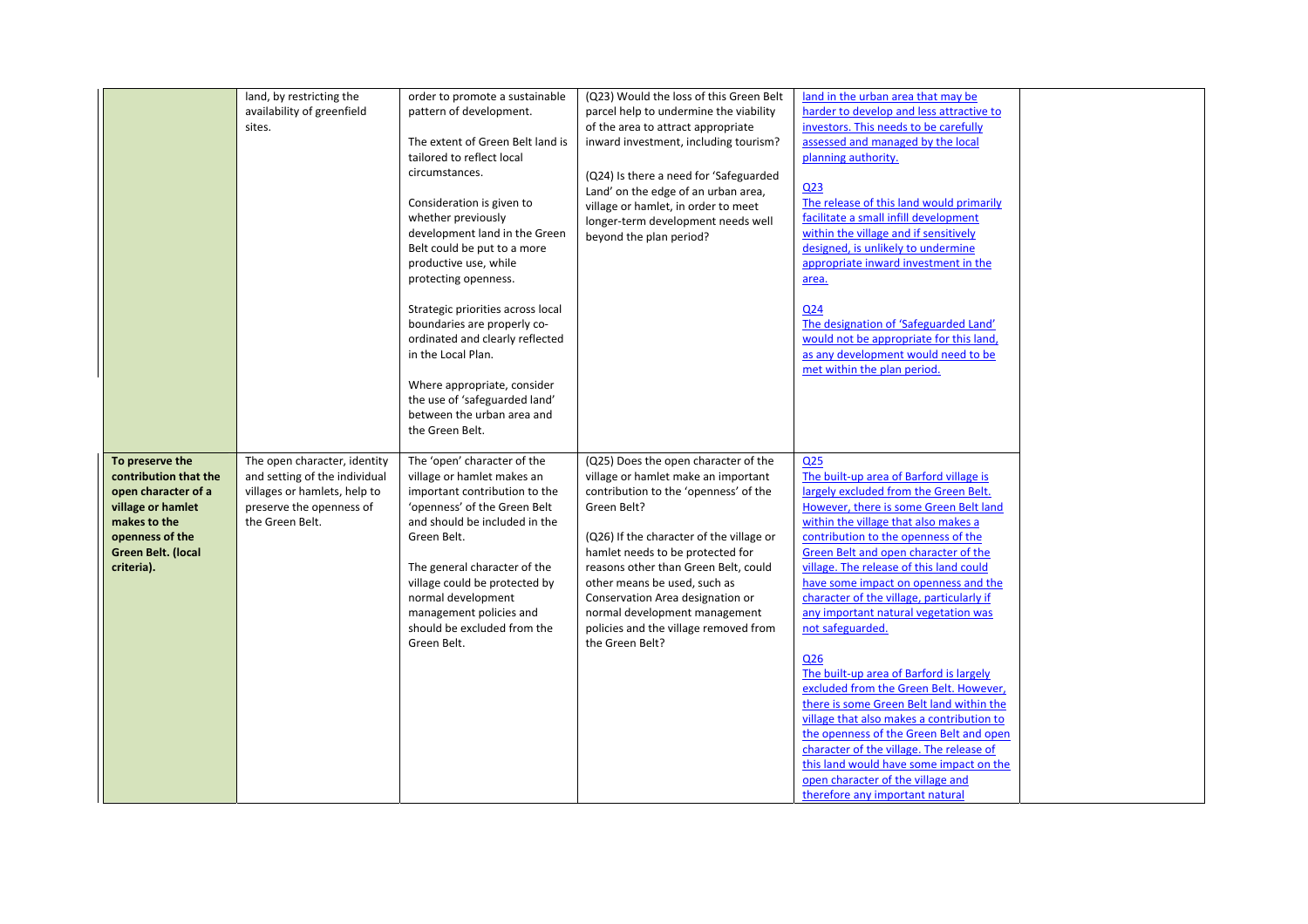|                           |                               |                                           | vegetation would need to be<br>safeguarded and enhanced through<br>normal development management and<br>green space policies. |  |
|---------------------------|-------------------------------|-------------------------------------------|-------------------------------------------------------------------------------------------------------------------------------|--|
| Green Belt prevents       | The Green Belt land makes an  | (Q27) Would the loss of this Green Belt   | Q27                                                                                                                           |  |
| development that would    | important contribution to     | parcel, significantly reduce the distance | As an infill parcel, there would be no                                                                                        |  |
| result in a significant   | preserving the extent and     | and quality of Green Belt land            | reduction in the distance and quality of                                                                                      |  |
| reduction in the distance | quality of 'openness' between | separating villages and hamlets in the    | Green Belt separating villages and/or                                                                                         |  |
| between villages and      | villages and hamlets.         | locality?                                 | hamlets.                                                                                                                      |  |
| hamlets.                  |                               |                                           |                                                                                                                               |  |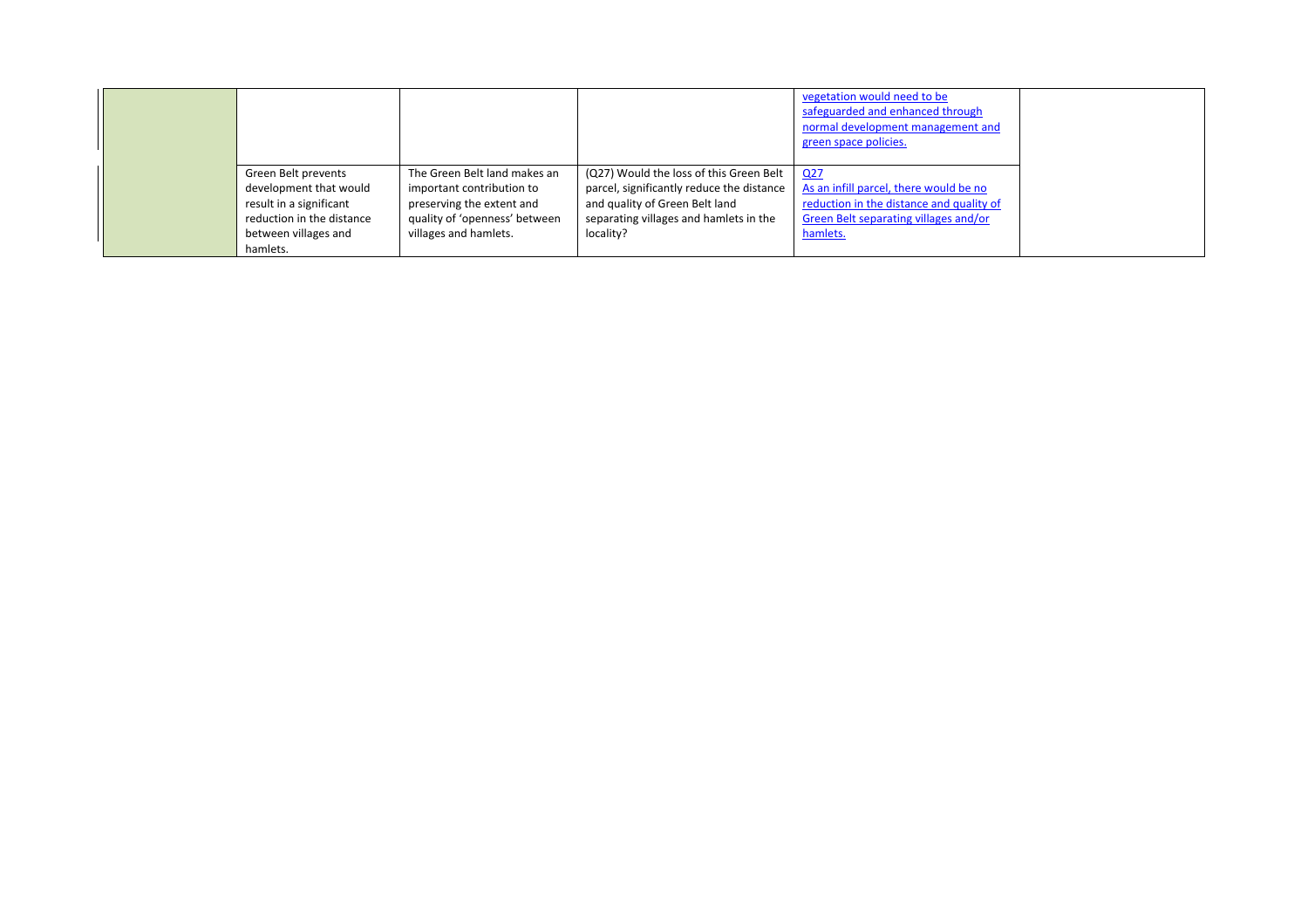|                                                                    | <b>GREEN BELT EVALUATION METHODOLOGY FOR PARCELS AND SUB-PARCELS OF LAND (MM)</b><br>HATTON PARK - G&T Site, Land East of Ugly Bridge Road |                                                                                                                                                                                                                                                                                                                                                                                                                                                                                                                                                                                |                                                                                                                                                                                                                                                                                                                                                                                                                                                                                                                           |                                                                                                                                                                                                                                                                                                                                                                                                                                                                                                                                                                                                                                                                                                                                                                                                                                                                                                                                                                                                                                                                                                                                                                                                                                                                                                               |                                                                                                                                                                                                                                                                                                                                                                                                                                                                                                                                                                                                                                                           |  |  |
|--------------------------------------------------------------------|--------------------------------------------------------------------------------------------------------------------------------------------|--------------------------------------------------------------------------------------------------------------------------------------------------------------------------------------------------------------------------------------------------------------------------------------------------------------------------------------------------------------------------------------------------------------------------------------------------------------------------------------------------------------------------------------------------------------------------------|---------------------------------------------------------------------------------------------------------------------------------------------------------------------------------------------------------------------------------------------------------------------------------------------------------------------------------------------------------------------------------------------------------------------------------------------------------------------------------------------------------------------------|---------------------------------------------------------------------------------------------------------------------------------------------------------------------------------------------------------------------------------------------------------------------------------------------------------------------------------------------------------------------------------------------------------------------------------------------------------------------------------------------------------------------------------------------------------------------------------------------------------------------------------------------------------------------------------------------------------------------------------------------------------------------------------------------------------------------------------------------------------------------------------------------------------------------------------------------------------------------------------------------------------------------------------------------------------------------------------------------------------------------------------------------------------------------------------------------------------------------------------------------------------------------------------------------------------------|-----------------------------------------------------------------------------------------------------------------------------------------------------------------------------------------------------------------------------------------------------------------------------------------------------------------------------------------------------------------------------------------------------------------------------------------------------------------------------------------------------------------------------------------------------------------------------------------------------------------------------------------------------------|--|--|
|                                                                    |                                                                                                                                            |                                                                                                                                                                                                                                                                                                                                                                                                                                                                                                                                                                                |                                                                                                                                                                                                                                                                                                                                                                                                                                                                                                                           |                                                                                                                                                                                                                                                                                                                                                                                                                                                                                                                                                                                                                                                                                                                                                                                                                                                                                                                                                                                                                                                                                                                                                                                                                                                                                                               |                                                                                                                                                                                                                                                                                                                                                                                                                                                                                                                                                                                                                                                           |  |  |
| <b>Fundamental Aim</b><br>of Green Belt                            | <b>Essential</b><br><b>Characteristics of</b><br><b>Green Belt</b>                                                                         | <b>Boundary Review</b><br><b>Criteria</b>                                                                                                                                                                                                                                                                                                                                                                                                                                                                                                                                      | <b>Boundary Review Analysis</b>                                                                                                                                                                                                                                                                                                                                                                                                                                                                                           | <b>Boundary Review</b>                                                                                                                                                                                                                                                                                                                                                                                                                                                                                                                                                                                                                                                                                                                                                                                                                                                                                                                                                                                                                                                                                                                                                                                                                                                                                        | <b>Sustainable Development</b><br><b>Constraints and</b><br><b>Opportunities</b>                                                                                                                                                                                                                                                                                                                                                                                                                                                                                                                                                                          |  |  |
| To prevent urban<br>sprawl by keeping<br>land permanently<br>open. | Openness is an essential<br>characteristic of Green Belt                                                                                   | There is an absence of existing<br>built development, or current<br>planning permissions for<br>inappropriate development.<br>The landscape is predominantly<br>open and rural in character.<br>The openness, character and<br>condition of the Green Belt<br>remain largely intact, with<br>particular reference to the<br>Warwickshire Landscapes<br>Guidelines. Built development<br>would have the potential to<br>significantly affect the open<br>character and visual amenities,<br>whether or not it is visible from<br>public footpaths, bridleways or<br>viewpoints. | (Q1) Is it necessary to keep the parcel<br>of land permanently open to protect<br>the essential characteristic of Green<br>Belt?<br>(Q2) Would development in this parcel<br>be harmful to the open character of the<br>Green Belt, so as to give the<br>appearance of urban sprawl?<br>(Q3) If the character of the area needs<br>to be protected for reasons other than<br>Green Belt, could other means be used,<br>including normal development<br>management policies and the parcel<br>removed from the Green Belt? | $Q1$ :<br>This relatively small parcel of land is<br>partially contained by Ugly Bridge Road,<br>Birmingham Road (A4177) and the<br>Grand Union Canal (Hatton Locks),<br>including some mature natural<br>vegetation. The land to the north of<br>Birmingham Road is a Preferred Option<br>site that could potentially<br>accommodate a sensitively designed<br>village extension as part of the<br>proposed Hatton village inset, with a<br>modest impact on the fundamental<br>aim, essential characteristics and<br>purposes of the Green Belt. This<br>proposed G&T site could similarly be<br>released from the Green Belt to form<br>part of the village extension, with a<br>relatively modest impact on the<br>essential characteristic of Green Belt.<br>$Q2$ :<br>The land is largely contained by<br>substantial and defensible boundaries<br>that could be supplemented by some<br>additional landscaping to help protect<br>the open character of the Green Belt in<br>proximity to the site, particularly when<br>viewed from the Grand Union Canal and<br>public highways. The natural assets,<br>particularly in proximity to the Canal; a<br>provisional Local Wildlife Site (LWS),<br>would also need to be safeguarded and<br>enhanced.<br>Q3<br>The identified natural characteristics of | This may include:<br>Flood zones<br>$\bullet$<br>Nature conservation<br>(including SSSI, LNR<br>LWS, AW, ancient<br>hedgerows, TPO<br>and/or veteran trees)<br>Habitat biodiversity<br>Landscape character<br>and condition (WLG)<br>Topography<br>$\bullet$<br>Geology (including<br>LGS)<br>Agricultural land<br>classification (1, 2 &<br>3a)<br>Accessibility and<br>$\bullet$<br>connectivity<br>Cultural heritage<br>(including)<br>architectural and<br>archaeological)<br>The inter-relationship<br>between<br>sustainability<br>constraints<br>Potential cumulative<br>$\bullet$<br>impact<br>Positive uses,<br>enhancement and<br>opportunities |  |  |
|                                                                    |                                                                                                                                            |                                                                                                                                                                                                                                                                                                                                                                                                                                                                                                                                                                                |                                                                                                                                                                                                                                                                                                                                                                                                                                                                                                                           | the site, particularly the important trees<br>and habitats along the Grand Union                                                                                                                                                                                                                                                                                                                                                                                                                                                                                                                                                                                                                                                                                                                                                                                                                                                                                                                                                                                                                                                                                                                                                                                                                              |                                                                                                                                                                                                                                                                                                                                                                                                                                                                                                                                                                                                                                                           |  |  |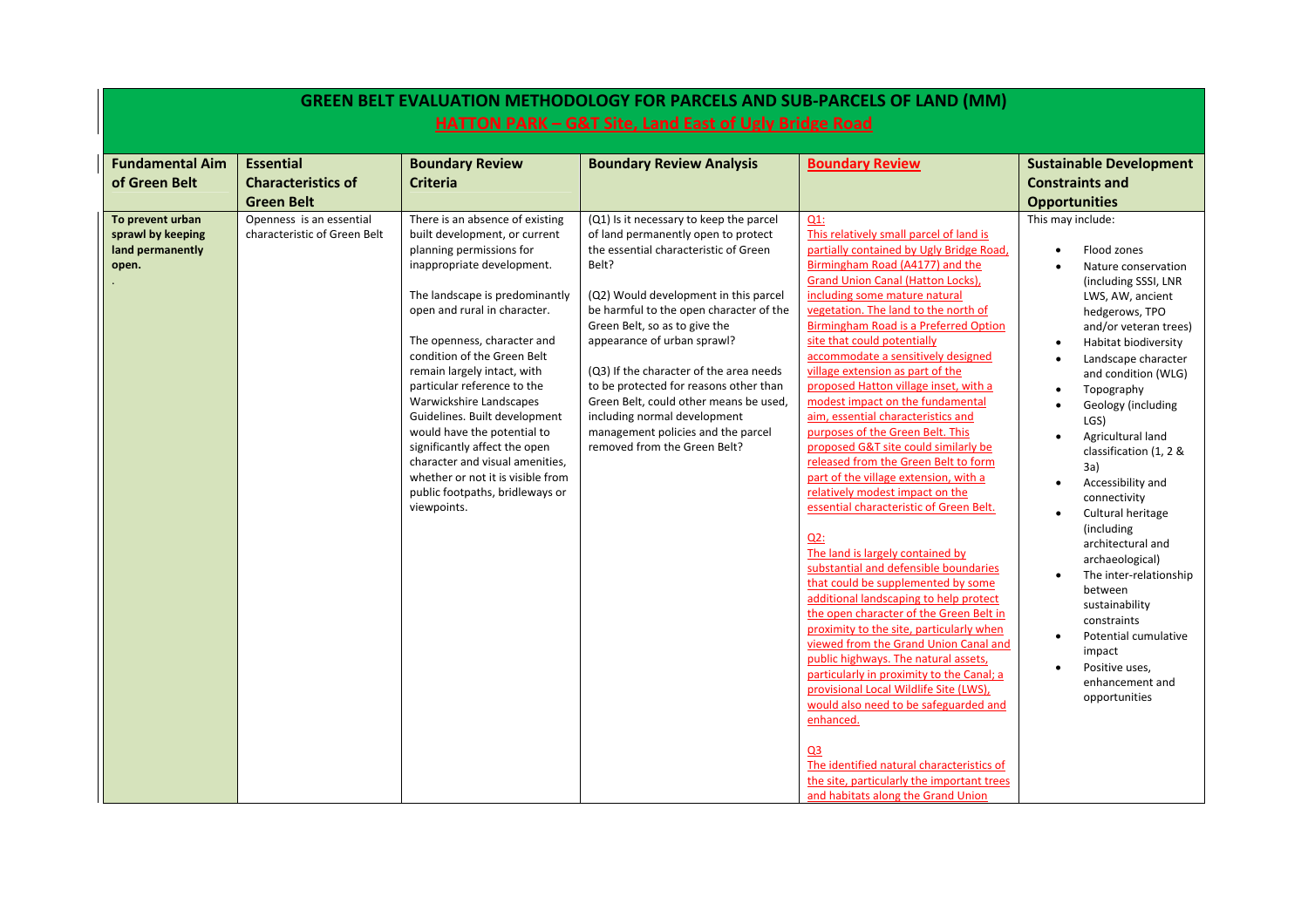|                              |                                 |                                          | Canal would need to be protected for        |  |
|------------------------------|---------------------------------|------------------------------------------|---------------------------------------------|--|
|                              |                                 |                                          | other reasons i.e. nature conservation,     |  |
|                              |                                 |                                          | by the use of normal development            |  |
|                              |                                 |                                          | management policies. Similarly, the         |  |
|                              |                                 |                                          | existing natural boundary vegetation        |  |
|                              |                                 |                                          | identified should be protected and          |  |
|                              |                                 |                                          | integrated into any proposals for           |  |
|                              |                                 |                                          | development, while having due regard        |  |
|                              |                                 |                                          | to the relevant Warwickshire Landscape      |  |
|                              |                                 |                                          | <b>Guidelines. Supplementary boundary</b>   |  |
|                              |                                 |                                          | treatment and compensatory planting         |  |
|                              |                                 |                                          | may also be required to minimise any        |  |
|                              |                                 |                                          | potential urbanisation of the site, while   |  |
|                              |                                 |                                          | protecting the visual amenities of the      |  |
|                              |                                 |                                          | <b>Green Belt, particularly when viewed</b> |  |
|                              |                                 |                                          | from the open countryside and public        |  |
|                              |                                 |                                          | viewpoints.                                 |  |
|                              |                                 |                                          |                                             |  |
| Permanence is an essential   | There are exceptional           | (Q4) Is this parcel of Green Belt        | Q <sub>4</sub>                              |  |
| characteristic of Green Belt | circumstances to justify        | associated with recognisable and         | The land adjoins the Grand Union Canal,     |  |
|                              | changes to the Green Belt       | permanent physical features?             | Birmingham Road and Ugly Bridge             |  |
|                              | boundary.                       |                                          | Road, and could potentially form part       |  |
|                              |                                 | (Q5) Is it possible that the Green Belt  | on an extension to the Hatton Village       |  |
|                              | Green Belt is associated with   | boundary may need to be altered at the   | Inset.                                      |  |
|                              | readily recognisable physical   | end of the development plan period?      |                                             |  |
|                              | features which are likely to be |                                          | Q <sub>5</sub>                              |  |
|                              | permanent e.g. roads, railways, | (Q6) Are there any existing or potential | The land is largely contained by readily    |  |
|                              | watercourses (canals, rivers    | threats that may weaken the ability of   | recognisable and defensible physical        |  |
|                              |                                 |                                          | features - roads and canal - which are      |  |
|                              | and streams), mature natural    | the Green Belt to endure beyond the      | likely to be permanent. The local           |  |
|                              | field boundaries, woodland      | plan period, including the potential     |                                             |  |
|                              | edges, and topographical        | cumulative impact of major proposals     | planning authority, however, should         |  |
|                              | features such as ridgelines.    | and associated infrastructure?           | also satisfy themselves that the Green      |  |
|                              |                                 |                                          | Belt boundary would not need to be          |  |
|                              | The boundary is robust and      |                                          | altered at the end of the development       |  |
|                              | capable of enduring well        |                                          | plan period in accordance with              |  |
|                              | beyond the end of the plan      |                                          | paragraph 85 of the NPPF. In practice,      |  |
|                              | period.                         |                                          | this means that, once Green Belt            |  |
|                              |                                 |                                          | boundaries have been defined, they          |  |
|                              | Land which it is unnecessary to |                                          | should only be reviewed if the              |  |
|                              | keep permanently open has not   |                                          | development needs of an area, looking       |  |
|                              | been included in the Green      |                                          | ahead over the long term, clearly           |  |
|                              | Belt.                           |                                          | cannot be met from within the urban         |  |
|                              |                                 |                                          | area(s), principally through the recycling  |  |
|                              | The boundary meets national     |                                          | of previously developed land.               |  |
|                              | policy aims and purposes, while |                                          |                                             |  |
|                              | urban and village extensions    |                                          |                                             |  |
|                              | provide most appropriately for  |                                          |                                             |  |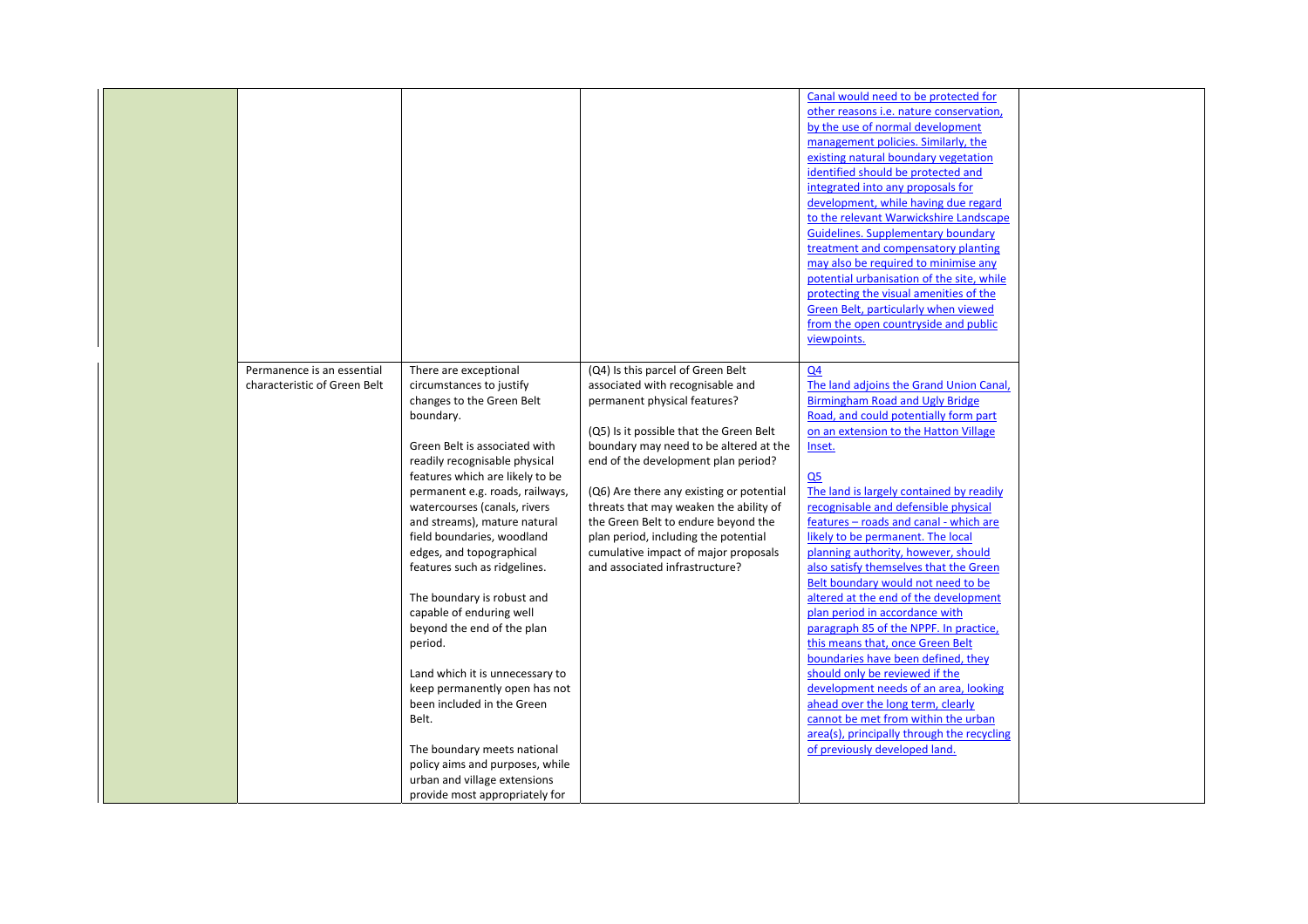|                                                                 |                                                                                                                                                                                                   | sustainable patterns of<br>development and growth.                                                                                                                                                                                                                            |                                                                                                                                                                                                                                                                                                                                                                                                                                                                                                                                                                                                                                                                                                                                                                                                                                                                                                                                                                                                                                    | Q <sub>6</sub><br>The local planning authority should<br>satisfy themselves that there are no<br>existing or potential threats that would<br>weaken the ability of any revised Green<br>Belt boundary to endure in this<br>location.                                                                                                                                                                                                                                                                                                                                                                                                                                                                                                                                                                                                                                                                                                                                                                                                                                                                                                                                                                                                |                                                                                                                                                                                                                                                                                                                                                                                                                                                                                                                                                                                                      |
|-----------------------------------------------------------------|---------------------------------------------------------------------------------------------------------------------------------------------------------------------------------------------------|-------------------------------------------------------------------------------------------------------------------------------------------------------------------------------------------------------------------------------------------------------------------------------|------------------------------------------------------------------------------------------------------------------------------------------------------------------------------------------------------------------------------------------------------------------------------------------------------------------------------------------------------------------------------------------------------------------------------------------------------------------------------------------------------------------------------------------------------------------------------------------------------------------------------------------------------------------------------------------------------------------------------------------------------------------------------------------------------------------------------------------------------------------------------------------------------------------------------------------------------------------------------------------------------------------------------------|-------------------------------------------------------------------------------------------------------------------------------------------------------------------------------------------------------------------------------------------------------------------------------------------------------------------------------------------------------------------------------------------------------------------------------------------------------------------------------------------------------------------------------------------------------------------------------------------------------------------------------------------------------------------------------------------------------------------------------------------------------------------------------------------------------------------------------------------------------------------------------------------------------------------------------------------------------------------------------------------------------------------------------------------------------------------------------------------------------------------------------------------------------------------------------------------------------------------------------------|------------------------------------------------------------------------------------------------------------------------------------------------------------------------------------------------------------------------------------------------------------------------------------------------------------------------------------------------------------------------------------------------------------------------------------------------------------------------------------------------------------------------------------------------------------------------------------------------------|
| <b>Green Belt</b><br><b>Purpose</b>                             | <b>Consideration of</b><br><b>Green Belt Purpose</b>                                                                                                                                              | <b>Boundary Review</b><br><b>Criteria</b>                                                                                                                                                                                                                                     | <b>Boundary Review Analysis</b>                                                                                                                                                                                                                                                                                                                                                                                                                                                                                                                                                                                                                                                                                                                                                                                                                                                                                                                                                                                                    |                                                                                                                                                                                                                                                                                                                                                                                                                                                                                                                                                                                                                                                                                                                                                                                                                                                                                                                                                                                                                                                                                                                                                                                                                                     | <b>Sustainable Development</b><br><b>Constraints and</b><br><b>Opportunities</b>                                                                                                                                                                                                                                                                                                                                                                                                                                                                                                                     |
| To check the<br>unrestricted sprawl of<br>large built-up areas. | Protects urban fringe and<br>open countryside from<br>unplanned built<br>development connected to<br>large built up areas, thus<br>maintaining a clear<br>distinction between urban<br>and rural. | The 'green lung' around the<br>towns and villages will be<br>protected and enhanced.<br>A detailed Green Belt boundary<br>will not been altered merely<br>because the land has become<br>derelict. Consideration will be<br>given to alternative positive<br>Green Belt uses. | (Q7) Would the loss of this Green Belt<br>parcel lead to or constitute ribbon<br>development?<br>(Q8) Would the loss of this Green Belt<br>parcel result in an isolated<br>development site not connected to<br>existing boundaries?<br>(Q9) Would the loss of this Green Belt<br>parcel effectively 'round off' the<br>settlement pattern?<br>(Q10) Is this Green Belt parcel<br>connected by several boundaries to the<br>built-up area?<br>Large built-up areas are defines as:<br>Warwick, Royal Leamington Spa,<br>Kenilworth, Solihull Rural South and<br>East (integrating Knowle, Dorridge,<br>Bentley Heath, Balsall Common,<br>Dickens Heath, Cheswick Green,<br>Meriden, Hampton-in-Arden, Hockley<br>Heath, Tidbury Green, Catherine-de-<br>Barnes), Coventry Urban Area and<br>Stratford Upon Avon. Solihull<br>Settlement Study defines Rural South<br>and East settlements as stand alone.<br>However, there appears to be a degree<br>of continuation between settlements<br>(Knowle, Dorridge and Bentley Heath). | QZ<br>As a relatively contained parcel, the<br>release of this land would not promote<br>ribbon development, although there<br>may be some visual impact in proximity<br>to the Grand Union Canal, particularly<br>during the winter months, when the<br>screening effect of the indigenous<br>vegetation may be reduced.<br>Q8<br>As a self-contained parcel, the release<br>of this land could be relatively isolated.<br>However, the land to the north of<br><b>Birmingham Road is a Preferred Option</b><br>site that could potentially<br>accommodate a sensitively designed<br>village extension as part of the<br>proposed Hatton Village Inset, with a<br>modest impact on the fundamental<br>aim, essential characteristics and<br>purposes of the Green Belt. This G&T<br>site could similarly be released from the<br>Green Belt to form part of the village<br>extension, although it may require<br>pedestrian crossing provision on the<br>busy Birmingham Road to improve<br>access to services and facilities, and<br>help promote a more sustainable<br>pattern of development.<br>Q9<br>The release of this of this land from the<br>Green Belt could not reasonably be<br>defined as 'rounding off, although it | This may include:<br>Flood zones<br>Nature conservation<br>(including SSSI, LNR<br>LWS, AW, ancient<br>hedgerows, TPO<br>and/or veteran trees)<br>Habitat biodiversity<br>Landscape character<br>and condition (WLG)<br>Topography<br>Geology (including<br>LGS)<br>Agricultural land<br>classification (1, 2 &<br>3a)<br>Accessibility and<br>connectivity<br>Cultural heritage<br>(including<br>architectural and<br>archaeological)<br>The inter-relationship<br>between<br>sustainability<br>constraints<br>Potential cumulative<br>impact<br>Positive uses,<br>enhancement and<br>opportunities |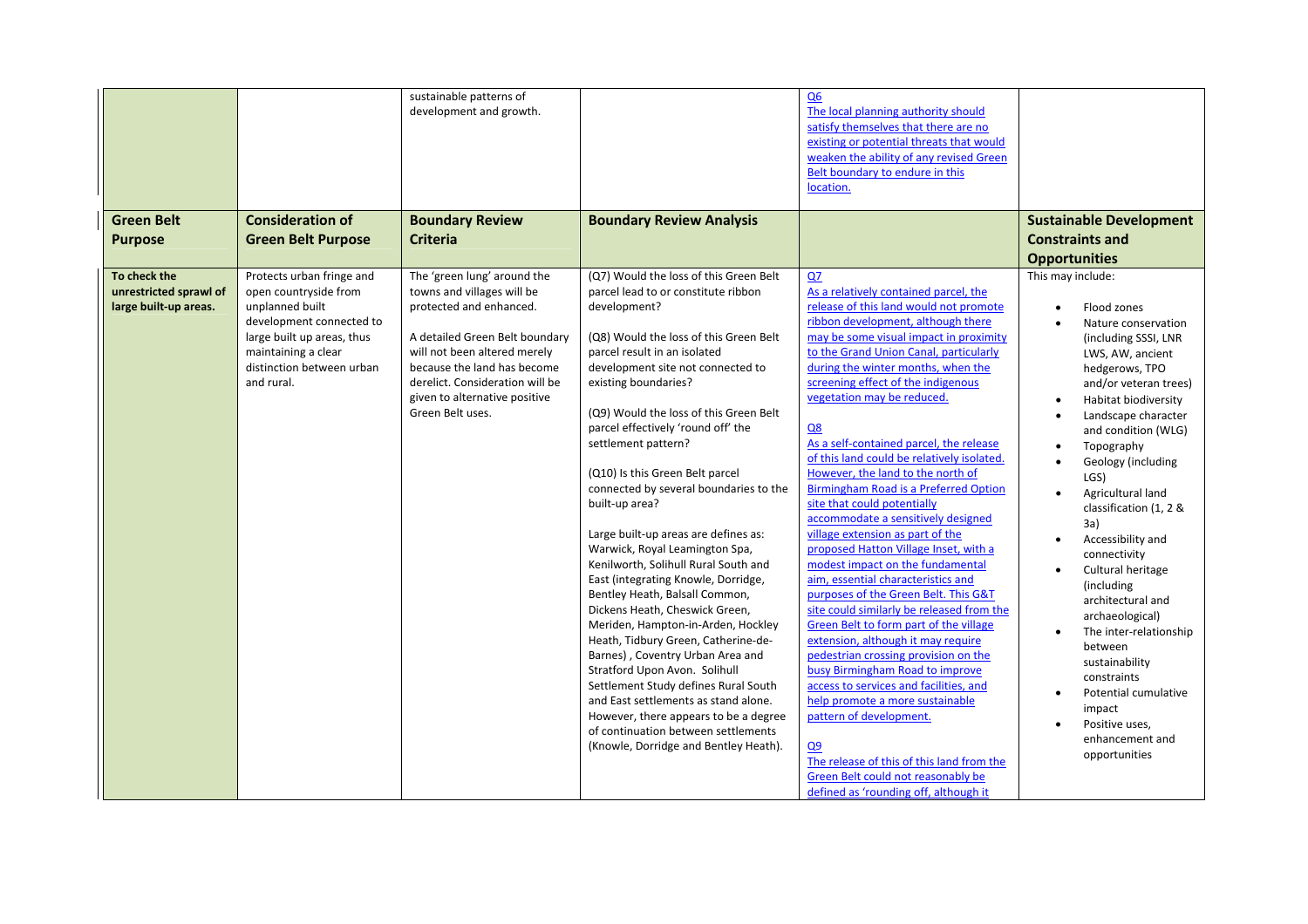|                                                                   |                                                                                                                                                                                                        |                                                                                                                                                                                        |                                                                                                                                                                                                                       | could be linked to the Hatton Village<br><b>Inset Preferred Option.</b><br>Q10<br>The land is not currently connected to<br>the built-up area outside the Green<br>Belt, although potentially it could be<br>linked to the Hatton Village Inset,<br><b>Preferred Option site.</b>                                                                                                                                                          |
|-------------------------------------------------------------------|--------------------------------------------------------------------------------------------------------------------------------------------------------------------------------------------------------|----------------------------------------------------------------------------------------------------------------------------------------------------------------------------------------|-----------------------------------------------------------------------------------------------------------------------------------------------------------------------------------------------------------------------|--------------------------------------------------------------------------------------------------------------------------------------------------------------------------------------------------------------------------------------------------------------------------------------------------------------------------------------------------------------------------------------------------------------------------------------------|
|                                                                   | Prevents sprawl where<br>development would not<br>otherwise be restricted by a<br>permanent physical barrier<br>(e.g. roads, railways,<br>watercourses, woodland<br>edge or topographical<br>feature). | Development would be<br>contained by strong physical<br>and visual features, and would<br>not lead to subsequent<br>encroachment.                                                      | (Q11) Do recognisable and permanent<br>physical features provide a good barrier<br>between the existing urban area and<br>undeveloped land, which if breached<br>may set a precedent for unrestricted<br>sprawl?      | Q11<br>The land is not currently connected to<br>the built-up area outside the Green<br>Belt. However, the parcel is contained<br>by readily recognisable and permanent<br>physical features and therefore its<br>release would be unlikely to set a<br>precedent for unrestricted sprawl, so<br>long as the boundary was reinforced by<br>substantial landscaping to protect the<br>visual amenities of the Green Belt in all<br>seasons. |
|                                                                   | Prevents development that<br>would result in another<br>settlement being absorbed<br>into a large built up area.                                                                                       | Development is capable of<br>being contained by an existing<br>settlement and strong physical<br>boundaries, and would not lead<br>to 'unrestricted sprawl' into<br>adjoining parcels. | (Q12) Would the loss of this Green Belt<br>parcel result in a small settlement being<br>absorbed into a large built-up area?                                                                                          | Q12<br>The land does not currently form part of<br>a settlement, but is contained by strong<br>physical boundaries. It could also be<br>linked to the Hatton Village Inset,<br><b>Preferred Option site.</b>                                                                                                                                                                                                                               |
|                                                                   | Protects open land<br>contiguous to, or within<br>close proximity to, a large<br>built up area.                                                                                                        | The release of Green Belt land<br>would not damage the open<br>character of the Green Belt.                                                                                            | (Q13) Would the loss of this Green Belt<br>parcel reduce the open land contiguous<br>to, or with close proximity to, the large<br>built up area?                                                                      | Q13<br>While there would be some loss of<br>green space, the land does not form<br>part of the open countryside and any<br>visual impact on openness could be<br>minimised by a sensitively designed<br>development, combined with<br>substantial landscaping and boundary<br>treatment.                                                                                                                                                   |
| <b>Prevent neighbouring</b><br>towns merging into<br>one another. | Prevents the merger of<br>towns within the Green Belt.                                                                                                                                                 | The release of Green Belt land<br>will not damage the substantial<br>open character of the Green<br>Belt separating towns and<br>villages.<br>Any gaps that have to be kept            | (Q14) Would the loss of this Green Belt<br>parcel increase the potential merging of<br>towns?<br>(Towns are defined as: Warwick, Royal<br>Leamington Spa, Kenilworth, Solihull<br>Major Urban Area and Stratford Upon | Q14<br>Although forming part of the gap<br>separating Hatton and Warwick, the<br>extent of the land release would be<br>relatively modest and contained, and<br>the contribution to the potential<br>merging of towns would be minimal.                                                                                                                                                                                                    |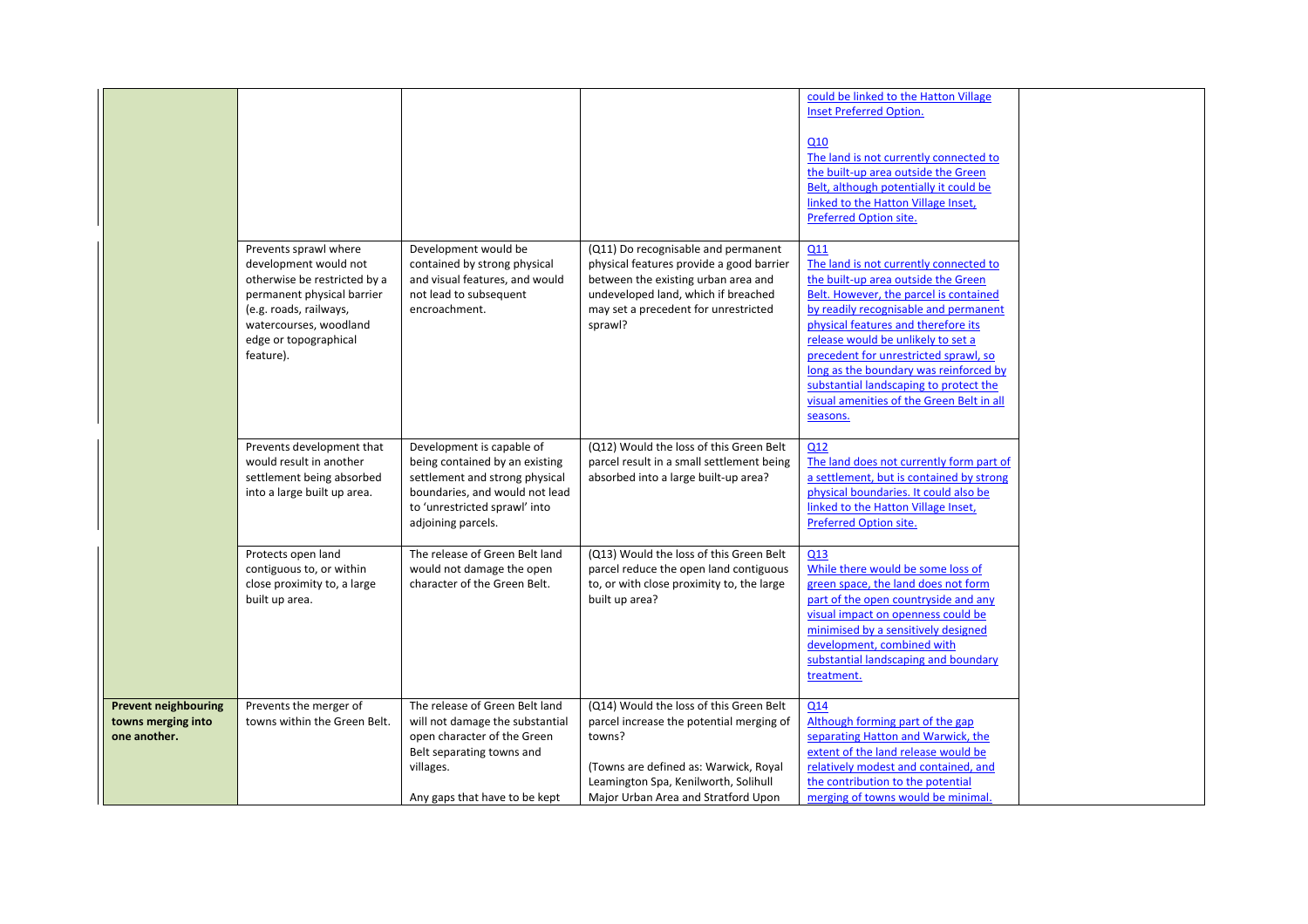|                                                       | Prevents development that<br>would result in a reduction                                                                                                                                                                      | open in order to ensure that<br>adjacent settlements do not<br>merge, are identified as<br>essential gaps, regardless of<br>their size or quality.<br>The perception of settlements<br>merging will vary depending on                                                                                  | Avon.)<br>(Q15) Would the loss of this Green Belt<br>parcel lead to a significant reduction in                                                         | Q15<br>Although part of the gap separating                                                                                                                                                                                                                                                                                                      |  |
|-------------------------------------------------------|-------------------------------------------------------------------------------------------------------------------------------------------------------------------------------------------------------------------------------|--------------------------------------------------------------------------------------------------------------------------------------------------------------------------------------------------------------------------------------------------------------------------------------------------------|--------------------------------------------------------------------------------------------------------------------------------------------------------|-------------------------------------------------------------------------------------------------------------------------------------------------------------------------------------------------------------------------------------------------------------------------------------------------------------------------------------------------|--|
|                                                       | in the distance between<br>towns.                                                                                                                                                                                             | factors such as the size of the<br>settlements that are to be kept<br>separate, and whether there<br>are visual factors (e.g.<br>motorway or railway<br>embankments, woodlands,<br>groups of trees or buildings)<br>that might break up a gap or<br>help to define it.                                 | the distance between towns?                                                                                                                            | Hatton and Warwick, the extent of the<br>land is relatively modest and contained,<br>and the contribution to the potential<br>merging of towns would be minimal.<br>However, the Local Planning Authority<br>would need to be mindful of any<br>cumulative impact in relation to the<br><b>Hatton Village Inset Preferred Option</b><br>Site.   |  |
|                                                       | Prevents continuous ribbon<br>development along<br>transport routes that link<br>towns.                                                                                                                                       | Land proposed for release from<br>the Green Belt is capable of<br>being developed in a<br>sustainable way and readily<br>integrated with the existing<br>built-up area.                                                                                                                                | (Q16) Would the loss of this Green Belt<br>parcel lead to or constitute ribbon<br>development between towns?                                           | Q16<br>As a relatively contained parcel, the<br>release of this land would not promote<br>ribbon development, although there<br>could be some visual impact in<br>proximity to the Grand Union Canal and<br>Birmingham Road, particularly during<br>winter months, when the screening<br>effect of the indigenous vegetation may<br>be reduced. |  |
| Safeguarding the<br>countryside from<br>encroachment. | Prevents encroachment<br>through having a strong<br>defensible boundary (and/or<br>topography) between the<br>existing urban area and open<br>countryside.                                                                    | The parcel has a strong<br>defensible boundary that helps<br>to preserve the openness of the<br>Green Belt and facilitate<br>appropriate uses.                                                                                                                                                         | (Q17) Would the loss of this Green Belt<br>parcel reduce the defensible boundary<br>between the existing urban area and<br>open countryside?           | Q17<br>The land does not currently form part of<br>an existing settlement, but is contained<br>by strong physical boundaries, which<br>could be supplemented by additional<br>boundary landscaping and potentially<br>linked to the proposed Hatton Village<br><b>Inset Preferred Option Site.</b>                                              |  |
|                                                       | Prevents encroachment<br>through the appropriate use<br>of the Green Belt<br>countryside, including<br>agriculture and forestry,<br>outdoor sport and<br>recreation, cemeteries and<br>other uses which preserve<br>openness. | The parcel has predominant<br>land uses that are appropriate<br>in the Green Belt; help to<br>preserve its openness; and do<br>not conflict with the purposes<br>of including land in Green Belt.<br>However, the use of land is not<br>as important as the purposes of<br>including land in the Green | (Q18) Would the loss of this Green Belt<br>parcel lead to encroachment due to a<br>loss of an appropriate use?<br>(The NPPF defines appropriate uses.) | Q18<br>The existing use of the land does not<br>unduly compromise the openness of<br>the Green Belt.                                                                                                                                                                                                                                            |  |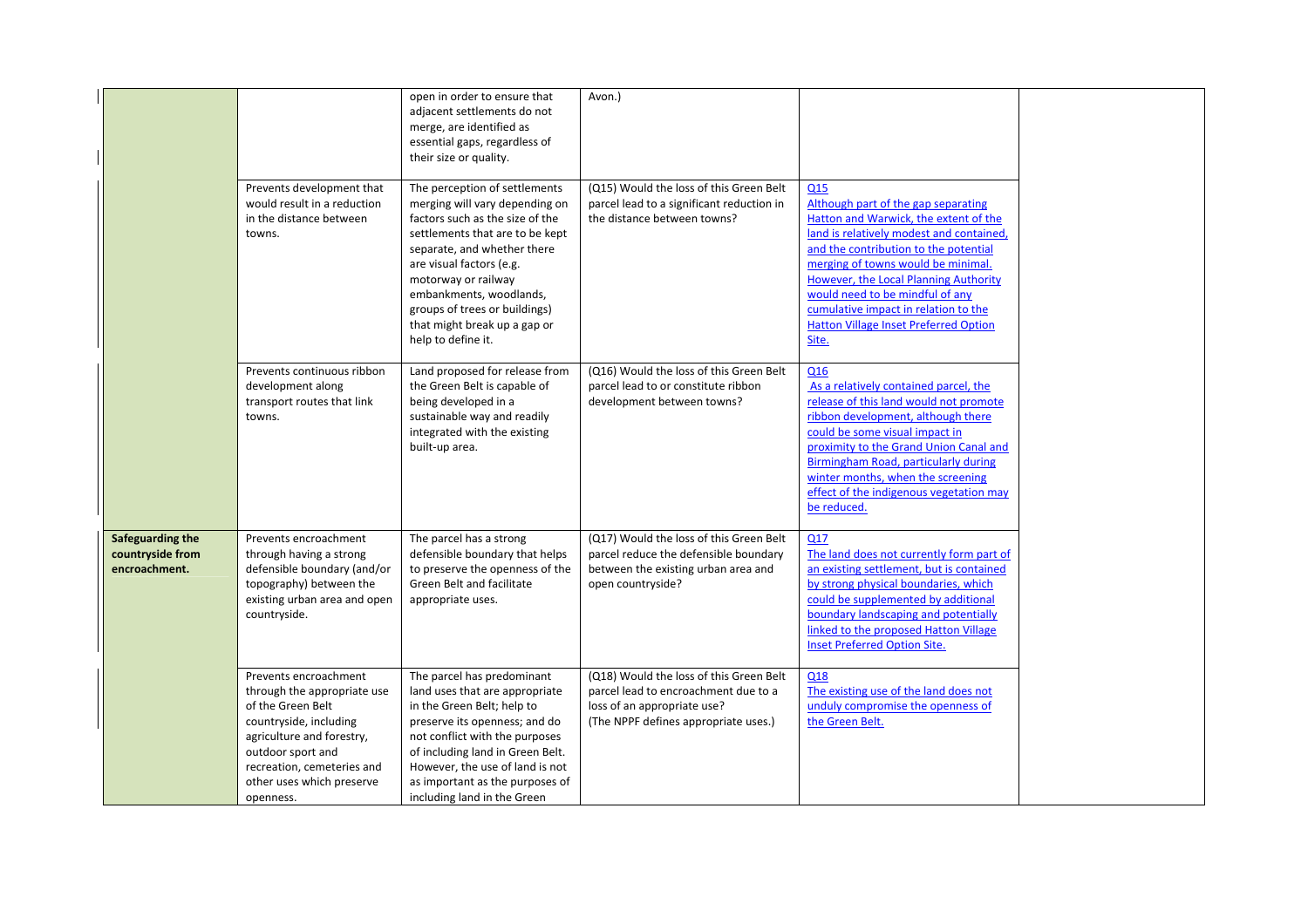|                                                                                                            | Prevents encroachment due<br>to its open character, which<br>is not compromised by<br>existing development that<br>would normally be                      | Belt.<br>The parcel has a strong<br>defensible boundary that helps<br>to preserve the openness of the<br>Green Belt and facilitate<br>appropriate uses.                                  | (Q19) Does the parcel contain<br>development that is not appropriate in<br>the Green Belt and would normally be<br>classed as previously developed land<br>(brownfield site)?                                                                     | Q19<br>Although there is some hard-standing<br>on the land, the existing use does not<br>unduly compromise the openness of<br>the Green Belt.                                                                                                                                                                   |  |
|------------------------------------------------------------------------------------------------------------|-----------------------------------------------------------------------------------------------------------------------------------------------------------|------------------------------------------------------------------------------------------------------------------------------------------------------------------------------------------|---------------------------------------------------------------------------------------------------------------------------------------------------------------------------------------------------------------------------------------------------|-----------------------------------------------------------------------------------------------------------------------------------------------------------------------------------------------------------------------------------------------------------------------------------------------------------------|--|
|                                                                                                            | considered inappropriate in<br>the Green Belt, or where<br>there is damaged or derelict<br>land.                                                          |                                                                                                                                                                                          |                                                                                                                                                                                                                                                   |                                                                                                                                                                                                                                                                                                                 |  |
| To preserve the<br>special character of<br>historic towns.                                                 | Green Belt makes a positive<br>contribution to the setting of<br>an historic town, including<br>strategic views of the town<br>from the open countryside. | Release of designated Green<br>Belt will not significantly harm<br>or detract from views of nearby<br>historic towns, or the<br>surrounding in which an<br>historic town is experienced. | (Q20) Would the loss of this Green Belt<br>parcel adversely affect the special<br>character and setting of an historic<br>town?<br>(Q21) Would the loss of this Green Belt<br>parcel reduce the significance of an<br>historic town?              | Q <sub>20</sub><br>The land and associated natural<br>vegetation contributes to the Warwick<br>approach, particularly when viewed<br>from the Grand Union Canal and the<br>Birmingham Road, but not specifically<br>to the special character or setting of the<br>historic town.                                |  |
|                                                                                                            |                                                                                                                                                           |                                                                                                                                                                                          | 'Historic towns' are defined as:<br>Warwick, Royal Leamington Spa,<br>Kenilworth and Stratford Upon Avon for<br>the purposes of this study.                                                                                                       | Q <sub>21</sub><br>The release of this land from the Green<br>Belt would be unlikely to affect the<br>significance of Warwick as an historic<br>town, providing there was appropriate<br>design sensitivity and supplementary<br>landscaping, having regard to the<br><b>Warwickshire Landscape Guidelines.</b> |  |
| To assist in urban<br>regeneration by<br>encouraging the<br>recycling of derelict<br>and other urban land. | Green Belt in Warwick<br>District is considered to play<br>an important role in<br>encouraging the recycling of<br>derelict and other urban               | Development is channelled<br>towards urban areas inside the<br>Green Belt boundary, and<br>towards towns and villages<br>inset within the Green Belt, in                                 | (Q22) Would the loss of this Green Belt<br>parcel, discourage the reuse of<br>brownfield and other land in the urban<br>area?                                                                                                                     | Q <sub>22</sub><br>Although this would be a relatively<br>modest development site, any release<br>of Green Belt land has the potential to<br>discourage the re-use of some                                                                                                                                      |  |
|                                                                                                            | land, by restricting the<br>availability of greenfield<br>sites.                                                                                          | order to promote a sustainable<br>pattern of development.<br>The extent of Green Belt land is<br>tailored to reflect local<br>circumstances.                                             | (Q23) Would the loss of this Green Belt<br>parcel help to undermine the viability<br>of the area to attract appropriate<br>inward investment, including tourism?<br>(Q24) Is there a need for 'Safeguarded<br>Land' on the edge of an urban area, | brownfield land and other land in the<br>urban area that may be harder to<br>develop and less attractive to investors.<br>This needs to be carefully assessed and<br>managed by the local planning<br>authority.                                                                                                |  |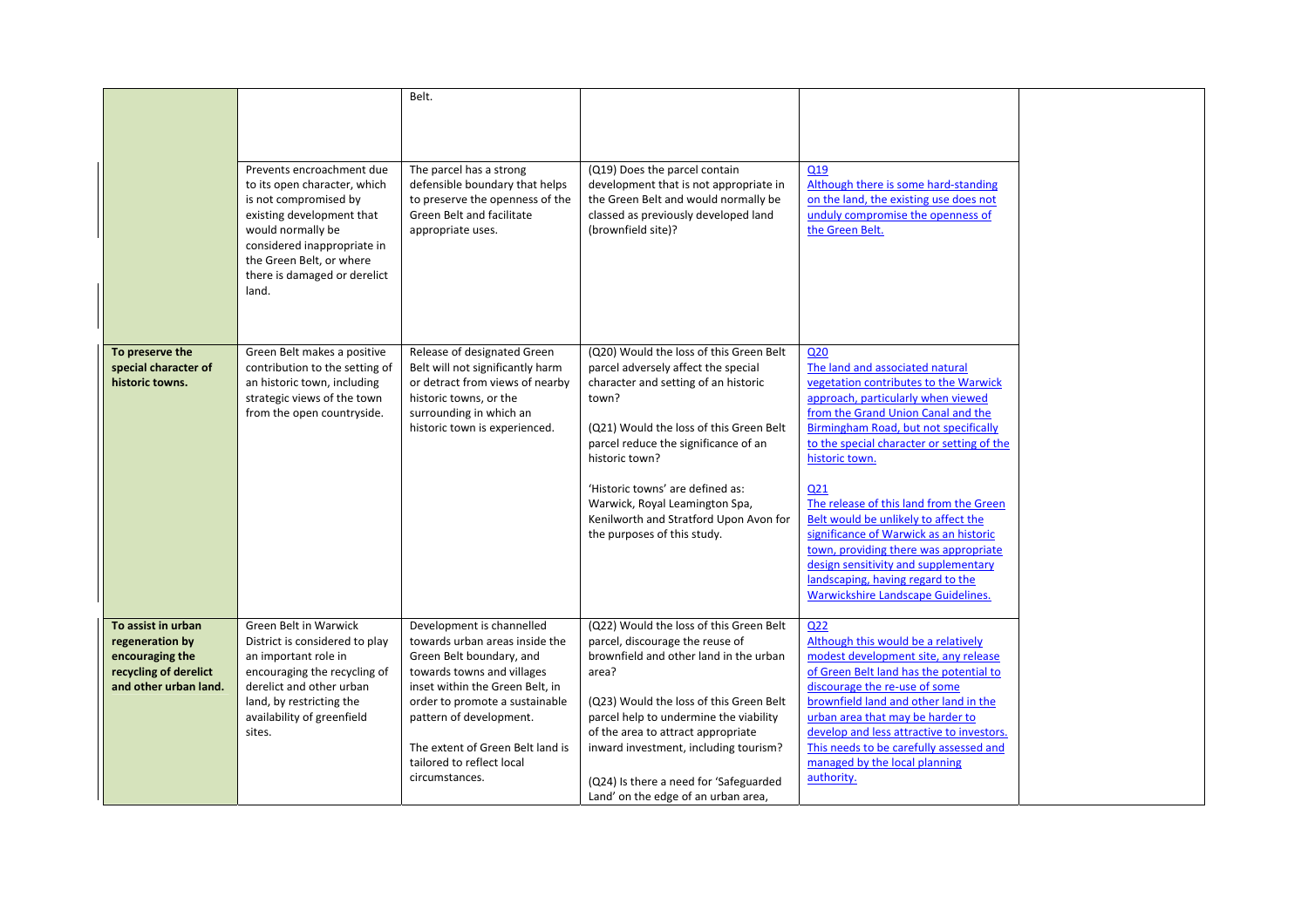|                                                                                                                                                          |                                                                                                                                              | Consideration is given to<br>whether previously<br>development land in the Green<br>Belt could be put to a more<br>productive use, while<br>protecting openness.<br>Strategic priorities across local<br>boundaries are properly co-<br>ordinated and clearly reflected<br>in the Local Plan.<br>Where appropriate, consider<br>the use of 'safeguarded land'<br>between the urban area and<br>the Green Belt. | village or hamlet, in order to meet<br>longer-term development needs well<br>beyond the plan period?                                                                                                                                                                                                                                                                                                                         | Q <sub>23</sub><br>The release of this land if sensitively<br>designed and landscaped, would be<br>unlikely to undermine appropriate<br>inward investment or tourism (including<br>canal based tourism) in the area.<br>Q <sub>24</sub><br>The designation of 'Safeguarded Land'<br>would not be appropriate for this land,<br>as any development would need to be<br>met within the plan period.                                                                                                                                                                                                                                                                                                                                                                                                                                                                                                  |  |
|----------------------------------------------------------------------------------------------------------------------------------------------------------|----------------------------------------------------------------------------------------------------------------------------------------------|----------------------------------------------------------------------------------------------------------------------------------------------------------------------------------------------------------------------------------------------------------------------------------------------------------------------------------------------------------------------------------------------------------------|------------------------------------------------------------------------------------------------------------------------------------------------------------------------------------------------------------------------------------------------------------------------------------------------------------------------------------------------------------------------------------------------------------------------------|----------------------------------------------------------------------------------------------------------------------------------------------------------------------------------------------------------------------------------------------------------------------------------------------------------------------------------------------------------------------------------------------------------------------------------------------------------------------------------------------------------------------------------------------------------------------------------------------------------------------------------------------------------------------------------------------------------------------------------------------------------------------------------------------------------------------------------------------------------------------------------------------------|--|
| To preserve the<br>contribution that the<br>open character of a<br>village or hamlet<br>makes to the<br>openness of the Green<br>Belt. (local criteria). | The open character, identity<br>and setting of the individual<br>villages or hamlets, help to<br>preserve the openness of<br>the Green Belt. | The 'open' character of the<br>village or hamlet makes an<br>important contribution to the<br>'openness' of the Green Belt<br>and should be included in the<br>Green Belt.<br>The general character of the<br>village could be protected by<br>normal development<br>management policies and<br>should be excluded from the<br>Green Belt.                                                                     | (Q25) Does the open character of the<br>village or hamlet make an important<br>contribution to the 'openness' of the<br>Green Belt?<br>(Q26) If the character of the village or<br>hamlet needs to be protected for<br>reasons other than Green Belt, could<br>other means be used, such as<br>Conservation Area designation or<br>normal development management<br>policies and the village removed from<br>the Green Belt? | Q <sub>25</sub><br>The land does not currently form part of<br>an existing settlement, but is contained<br>by strong physical boundaries, which<br>could be supplemented by additional<br>boundary landscaping and potentially<br>linked to the proposed Hatton Village<br><b>Inset Preferred Option Site.</b><br>Q26<br>The land does not currently form part of<br>an existing settlement, but is contained<br>by strong physical boundaries, which<br>could be supplemented by additional<br>boundary landscaping to minimise any<br>potential impact on the openness of the<br>Green Belt, having due regard to the<br>Warwickshire Landscape Guidelines.<br>The natural assets of the Grand Union<br>Canal, which is a provisional Local<br>Wildlife Site (LWS), could be<br>safeguarded through the appropriate<br>designation of the LWS and associated<br>development management policies. |  |
|                                                                                                                                                          | Green Belt prevents<br>development that would<br>result in a significant<br>reduction in the distance<br>between villages and                | The Green Belt land makes an<br>important contribution to<br>preserving the extent and<br>quality of 'openness' between<br>villages and hamlets.                                                                                                                                                                                                                                                               | (Q27) Would the loss of this Green Belt<br>parcel, significantly reduce the distance<br>and quality of Green Belt land<br>separating villages and hamlets in the<br>locality?                                                                                                                                                                                                                                                | Q27<br>There would be no appreciable<br>reduction in the distance and quality of<br>Green Belt separating villages and/or<br>hamlets, although any development                                                                                                                                                                                                                                                                                                                                                                                                                                                                                                                                                                                                                                                                                                                                     |  |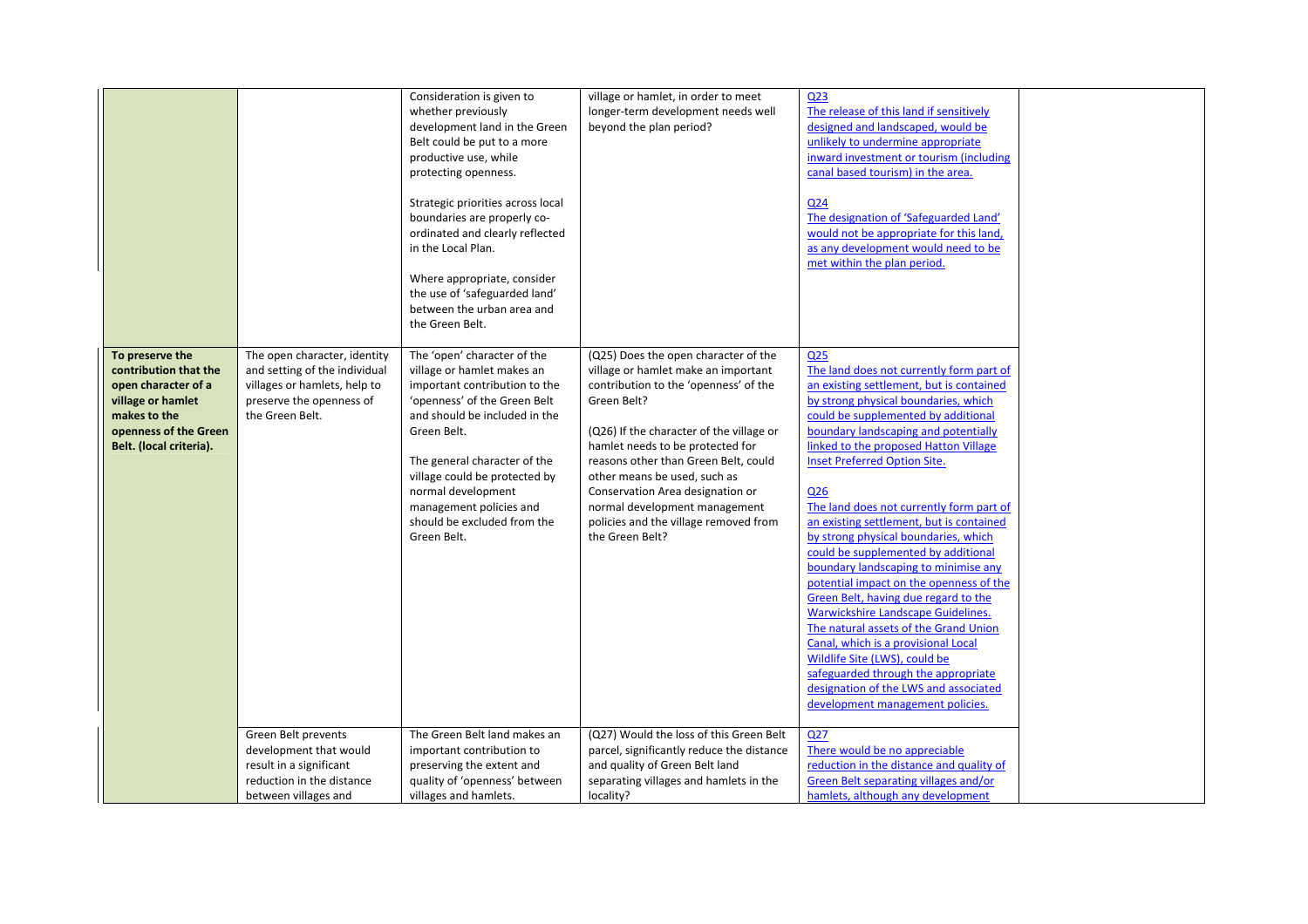| hamlets. |  | may be linked to the proposed Hatton |  |
|----------|--|--------------------------------------|--|
|          |  | Village Inset Preferred Option Site. |  |
|          |  |                                      |  |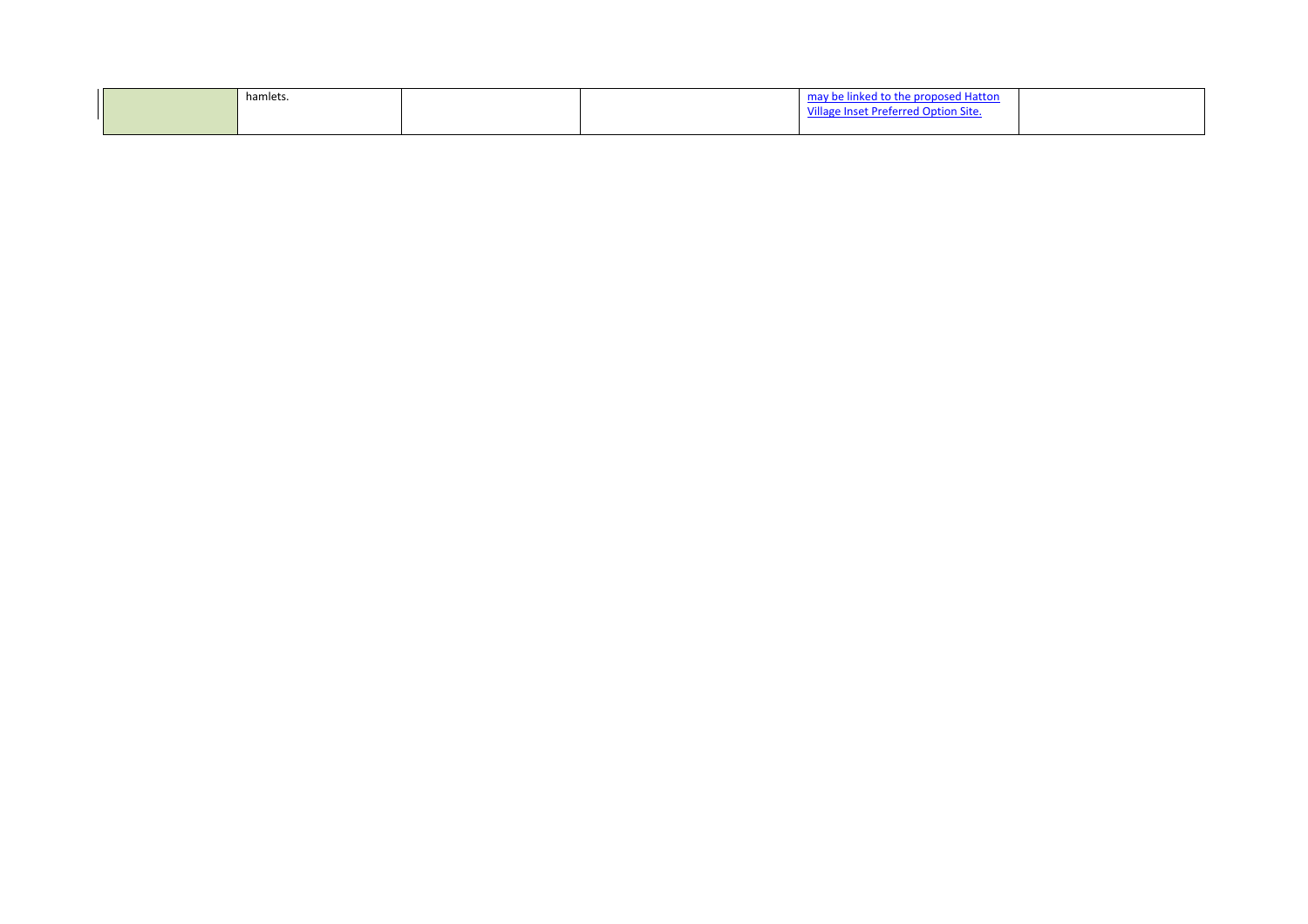|                                                                    |                                                                    |                                                                                                                                                                                                                                                                                                                                                                                                                                                                                                                                                                                   |                                                                                                                                                                                                                                                                                                                                                                                                                                                                                                                           | <b>GREEN BELT EVALUATION METHODOLOGY FOR PARCELS AND SUB-PARCELS OF LAND (MM)</b>                                                                                                                                                                                                                                                                                                                                                                                                                                                                                                                                                                                                                                                                                                                                                                                                                                                                                                                                                                                                                                                                                                                                                                                                                                                                                                                                                                             |                                                                                                                                                                                                                                                                                                                                                                                                                                                                                                                                                                                                                                                                                    |
|--------------------------------------------------------------------|--------------------------------------------------------------------|-----------------------------------------------------------------------------------------------------------------------------------------------------------------------------------------------------------------------------------------------------------------------------------------------------------------------------------------------------------------------------------------------------------------------------------------------------------------------------------------------------------------------------------------------------------------------------------|---------------------------------------------------------------------------------------------------------------------------------------------------------------------------------------------------------------------------------------------------------------------------------------------------------------------------------------------------------------------------------------------------------------------------------------------------------------------------------------------------------------------------|---------------------------------------------------------------------------------------------------------------------------------------------------------------------------------------------------------------------------------------------------------------------------------------------------------------------------------------------------------------------------------------------------------------------------------------------------------------------------------------------------------------------------------------------------------------------------------------------------------------------------------------------------------------------------------------------------------------------------------------------------------------------------------------------------------------------------------------------------------------------------------------------------------------------------------------------------------------------------------------------------------------------------------------------------------------------------------------------------------------------------------------------------------------------------------------------------------------------------------------------------------------------------------------------------------------------------------------------------------------------------------------------------------------------------------------------------------------|------------------------------------------------------------------------------------------------------------------------------------------------------------------------------------------------------------------------------------------------------------------------------------------------------------------------------------------------------------------------------------------------------------------------------------------------------------------------------------------------------------------------------------------------------------------------------------------------------------------------------------------------------------------------------------|
|                                                                    |                                                                    |                                                                                                                                                                                                                                                                                                                                                                                                                                                                                                                                                                                   | RADFORD SEMELE - Site 3 Land North of Southam Road (A425)                                                                                                                                                                                                                                                                                                                                                                                                                                                                 |                                                                                                                                                                                                                                                                                                                                                                                                                                                                                                                                                                                                                                                                                                                                                                                                                                                                                                                                                                                                                                                                                                                                                                                                                                                                                                                                                                                                                                                               |                                                                                                                                                                                                                                                                                                                                                                                                                                                                                                                                                                                                                                                                                    |
| <b>Fundamental Aim</b><br>of Green Belt                            | <b>Essential</b><br><b>Characteristics of</b><br><b>Green Belt</b> | <b>Boundary Review</b><br><b>Criteria</b>                                                                                                                                                                                                                                                                                                                                                                                                                                                                                                                                         | <b>Boundary Review Analysis</b>                                                                                                                                                                                                                                                                                                                                                                                                                                                                                           | <b>Boundary Review</b>                                                                                                                                                                                                                                                                                                                                                                                                                                                                                                                                                                                                                                                                                                                                                                                                                                                                                                                                                                                                                                                                                                                                                                                                                                                                                                                                                                                                                                        | <b>Sustainable Development</b><br><b>Constraints and</b><br><b>Opportunities</b>                                                                                                                                                                                                                                                                                                                                                                                                                                                                                                                                                                                                   |
| To prevent urban<br>sprawl by keeping<br>land permanently<br>open. | Openness is an essential<br>characteristic of Green Belt           | There is an absence of existing<br>built development, or current<br>planning permissions for<br>inappropriate development.<br>The landscape is<br>predominantly open and rural<br>in character.<br>The openness, character and<br>condition of the Green Belt<br>remain largely intact, with<br>particular reference to the<br>Warwickshire Landscapes<br>Guidelines. Built development<br>would have the potential to<br>significantly affect the open<br>character and visual amenities,<br>whether or not it is visible<br>from public footpaths,<br>bridleways or viewpoints. | (Q1) Is it necessary to keep the parcel<br>of land permanently open to protect<br>the essential characteristic of Green<br>Belt?<br>(Q2) Would development in this parcel<br>be harmful to the open character of<br>the Green Belt, so as to give the<br>appearance of urban sprawl?<br>(Q3) If the character of the area needs<br>to be protected for reasons other than<br>Green Belt, could other means be<br>used, including normal development<br>management policies and the parcel<br>removed from the Green Belt? | $Q1$ :<br>This relatively small parcel of land is semi-<br>rural in character, adjoining existing built<br>development and is bounded by mature<br>indigenous hedgerows and a main public<br>highway. The release of this land could<br>potentially accommodate a limited village<br>extension, without necessarily<br>compromising the essential characteristics<br>of the Green Belt.<br>Q2:<br>The land is partially bounded by mature<br>hedgerows and trees, which would need<br>to be retained and enhanced as part of a<br>well-designed and sympathetic village<br>extension, to help integrate any<br>development with the surrounding<br>countryside and avoid unduly<br>compromising the open character of the<br>Green Belt so as to give the appearance of<br>urban sprawl. Sensitive design,<br>incorporating vernacular features and<br>indigenous landscaping, would be<br>particularly important in this context to<br>help protect the visual amenities of the<br>Green Belt and minimise the appearance<br>of encroaching urbanisation, while having<br>due regard to the relevant Warwickshire<br>Landscape Guidelines.<br>Q3:<br>If the land is removed from the Green Belt,<br>then normal development management<br>policies would need to be applied in order<br>to provide long-term protection and<br>enhancement for the existing boundary<br>hedgerows and trees that help to soften<br>hard built edges to the open countryside. | This may include:<br>Flood zones<br>$\bullet$<br>Nature conservation<br>(including SSSI, LNR<br>LWS, AW, ancient<br>hedgerows, TPO<br>and/or veteran trees)<br>Habitat biodiversity<br>$\bullet$<br>Landscape character<br>and condition (WLG)<br>Topography<br>Geology (including<br>LGS)<br>Agricultural land<br>$\bullet$<br>classification (1, 2 &<br>3a)<br>Accessibility and<br>$\bullet$<br>connectivity<br>Cultural heritage<br>(including<br>architectural and<br>archaeological)<br>The inter-relationship<br>$\bullet$<br>between<br>sustainability<br>constraints<br>Potential cumulative<br>$\bullet$<br>impact<br>Positive uses,<br>enhancement and<br>opportunities |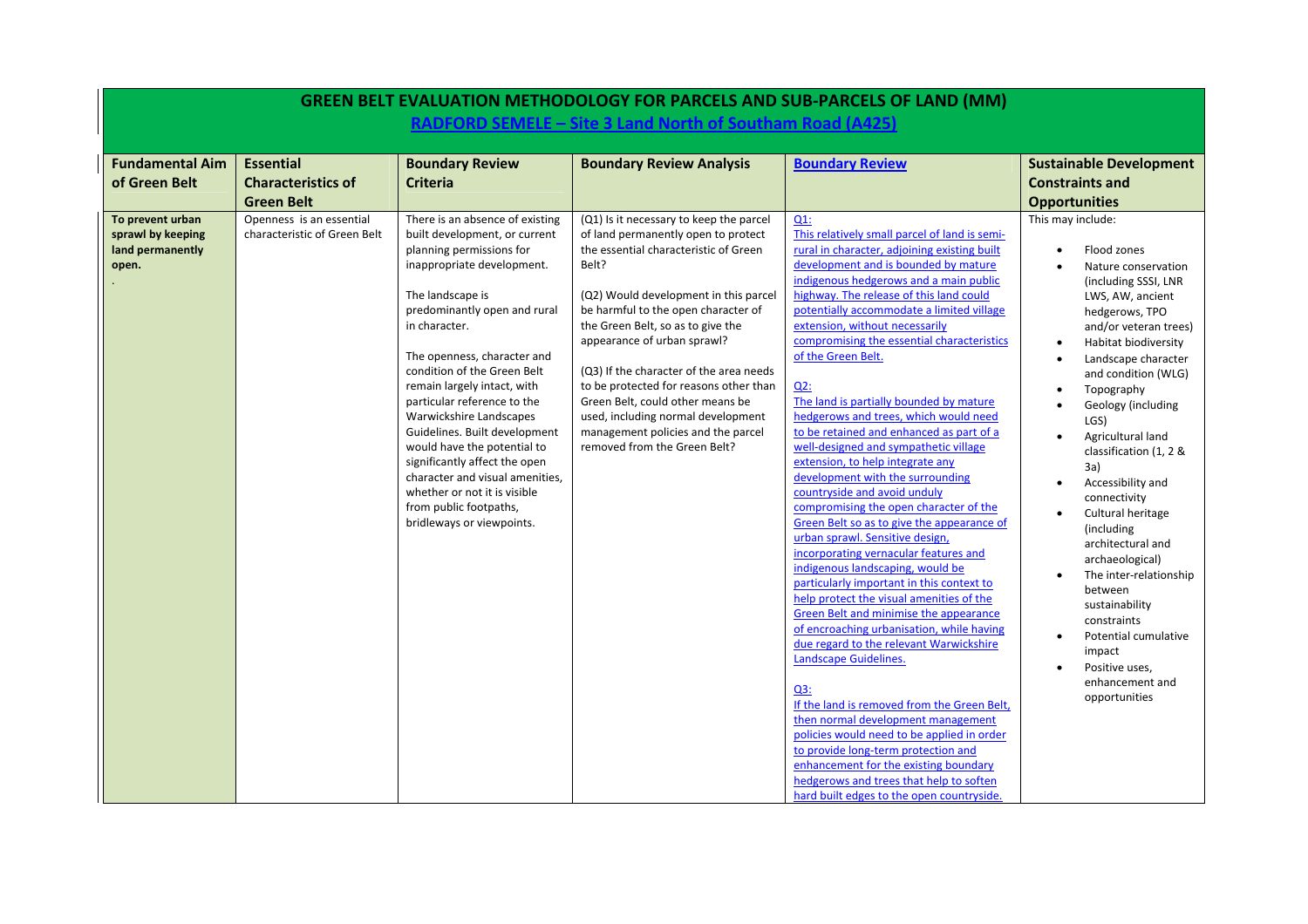|                        | Permanence is an essential<br>characteristic of Green Belt | There are exceptional<br>circumstances to justify              | (Q4) Is this parcel of Green Belt<br>associated with recognisable and         | Q <sub>4</sub><br>The land is bounded by existing built                          |                                    |
|------------------------|------------------------------------------------------------|----------------------------------------------------------------|-------------------------------------------------------------------------------|----------------------------------------------------------------------------------|------------------------------------|
|                        |                                                            | changes to the Green Belt                                      | permanent physical features?                                                  | development; the main A425 Southam                                               |                                    |
|                        |                                                            | boundary.                                                      |                                                                               | Road; and mature indigenous hedgerows                                            |                                    |
|                        |                                                            | Green Belt is associated with                                  | (Q5) Is it possible that the Green Belt<br>boundary may need to be altered at | and trees.                                                                       |                                    |
|                        |                                                            | readily recognisable physical                                  | the end of the development plan                                               | Q <sub>5</sub>                                                                   |                                    |
|                        |                                                            | features which are likely to be                                | period?                                                                       | The land has physical features that are                                          |                                    |
|                        |                                                            | permanent e.g. roads,                                          |                                                                               | readily recognisable and likely to be                                            |                                    |
|                        |                                                            | railways, watercourses (canals,<br>rivers and streams), mature | (Q6) Are there any existing or<br>potential threats that may weaken the       | permanent. The local planning authority<br>would, however, need to satisfy       |                                    |
|                        |                                                            | natural field boundaries,                                      | ability of the Green Belt to endure                                           | themselves that the Green Belt boundary                                          |                                    |
|                        |                                                            | woodland edges, and                                            | beyond the plan period, including the                                         | will not need to be altered at the end of                                        |                                    |
|                        |                                                            | topographical features such as                                 | potential cumulative impact of major                                          | the development plan period in                                                   |                                    |
|                        |                                                            | ridgelines.                                                    | proposals and associated<br>infrastructure?                                   | accordance with paragraph 85 of the<br>NPPF.                                     |                                    |
|                        |                                                            | The boundary is robust and                                     |                                                                               |                                                                                  |                                    |
|                        |                                                            | capable of enduring well                                       |                                                                               | Q6                                                                               |                                    |
|                        |                                                            | beyond the end of the plan                                     |                                                                               | The local planning authority should also                                         |                                    |
|                        |                                                            | period.                                                        |                                                                               | satisfy themselves that there are no<br>existing or potential threats that would |                                    |
|                        |                                                            | Land which it is unnecessary to                                |                                                                               | weaken the ability of any revised Green                                          |                                    |
|                        |                                                            | keep permanently open has                                      |                                                                               | Belt boundary to endure in this location.                                        |                                    |
|                        |                                                            | not been included in the Green                                 |                                                                               |                                                                                  |                                    |
|                        |                                                            | Belt.                                                          |                                                                               |                                                                                  |                                    |
|                        |                                                            | The boundary meets national                                    |                                                                               |                                                                                  |                                    |
|                        |                                                            | policy aims and purposes,                                      |                                                                               |                                                                                  |                                    |
|                        |                                                            | while urban and village                                        |                                                                               |                                                                                  |                                    |
|                        |                                                            | extensions provide most<br>appropriately for sustainable       |                                                                               |                                                                                  |                                    |
|                        |                                                            | patterns of development and                                    |                                                                               |                                                                                  |                                    |
|                        |                                                            | growth.                                                        |                                                                               |                                                                                  |                                    |
| <b>Green Belt</b>      | <b>Consideration of</b>                                    | <b>Boundary Review</b>                                         | <b>Boundary Review Analysis</b>                                               |                                                                                  | <b>Sustainable Development</b>     |
| <b>Purpose</b>         | <b>Green Belt Purpose</b>                                  | <b>Criteria</b>                                                |                                                                               |                                                                                  | <b>Constraints and</b>             |
|                        |                                                            |                                                                |                                                                               |                                                                                  | <b>Opportunities</b>               |
| To check the           | Protects urban fringe and                                  | The 'green lung' around the                                    | (Q7) Would the loss of this Green Belt                                        | Q7                                                                               | This may include:                  |
| unrestricted sprawl of | open countryside from                                      | towns and villages will be                                     | parcel lead to or constitute ribbon                                           | The parcel adjoins the A425 Southam Road                                         |                                    |
| large built-up areas.  | unplanned built<br>development connected to                | protected and enhanced.                                        | development?                                                                  | and therefore any development directly<br>fronting onto this road could help to  | Flood zones<br>Nature conservation |
|                        | large built up areas, thus                                 | A detailed Green Belt                                          | (Q8) Would the loss of this Green Belt                                        | promote the appearance of ribbon                                                 | (including SSSI, LNR               |
|                        | maintaining a clear                                        | boundary will not been altered                                 | parcel result in an isolated                                                  | development. However, with the                                                   | LWS, AW, ancient                   |
|                        | distinction between urban                                  | merely because the land has                                    | development site not connected to                                             | predominant retention of this indigenous                                         | hedgerows, TPO                     |
|                        | and rural.                                                 | become derelict.<br>Consideration will be given to             | existing boundaries?                                                          | hedgerow and its long-term protection,<br>management and enhancement in helping  | and/or veteran trees)              |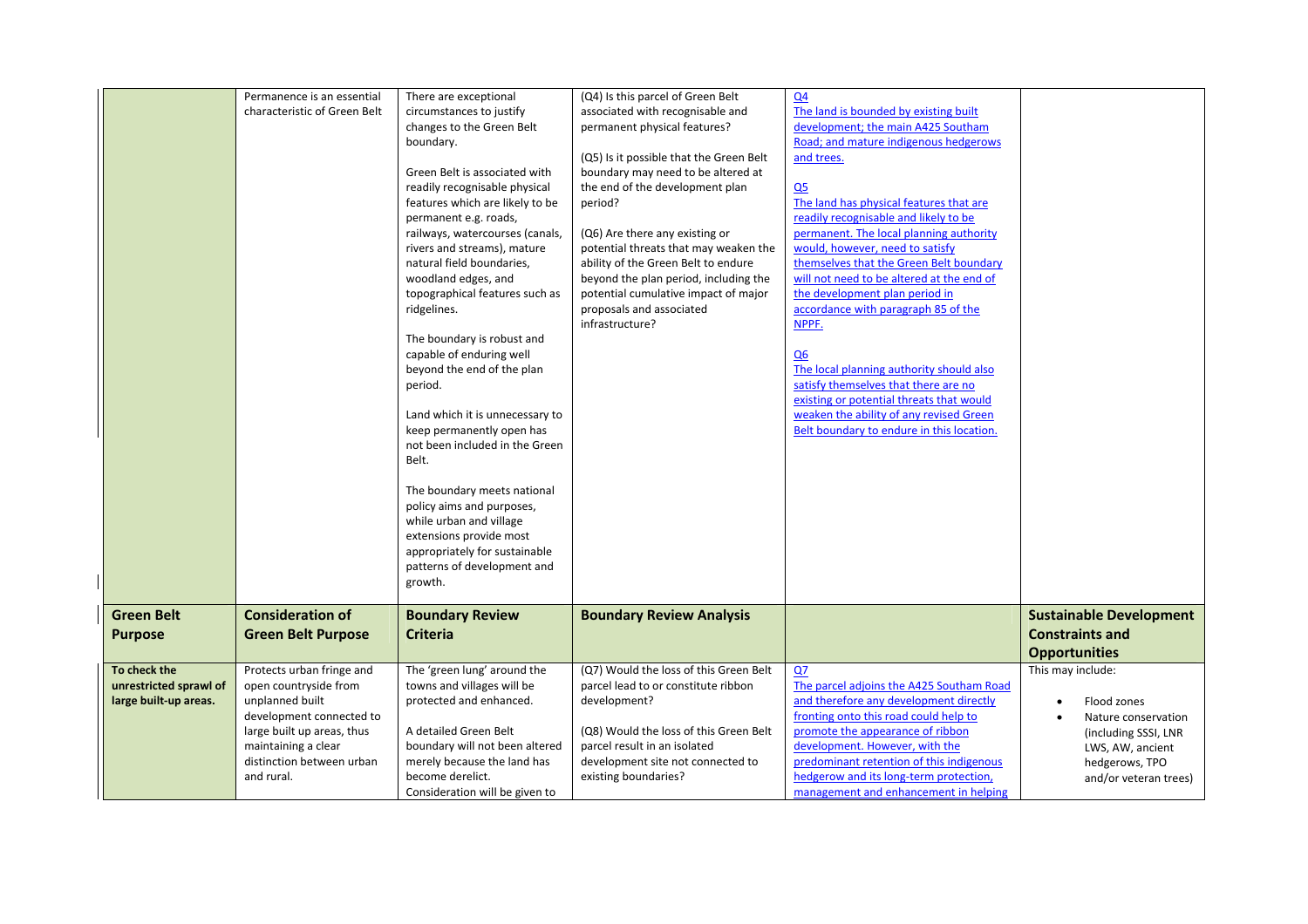|                                                                                                                                                                                                        | alternative positive Green Belt<br>uses.                                                                                                                                               | (Q9) Would the loss of this Green Belt<br>parcel effectively 'round off' the<br>settlement pattern?<br>(Q10) Is this Green Belt parcel<br>connected by several boundaries to<br>the built-up area?<br>Large built-up areas are defines as:<br>Warwick, Royal Leamington Spa,<br>Kenilworth, Solihull Rural South and<br>East (integrating Knowle, Dorridge,<br>Bentley Heath, Balsall Common,<br>Dickens Heath, Cheswick Green,<br>Meriden, Hampton-in-Arden, Hockley<br>Heath, Tidbury Green, Catherine-de-<br>Barnes), Coventry Urban Area and<br>Stratford Upon Avon. Solihull<br>Settlement Study defines Rural South<br>and East settlements as stand alone.<br>However, there appears to be a<br>degree of continuation between<br>settlements (Knowle, Dorridge and<br>Bentley Heath). | to screen any development, any potential<br>visual impact from ribbon development<br>could be minimised.<br>Q8<br>The parcel connects to the built-up edge of<br>Radford Semele along one of its<br>boundaries.<br>Q9<br>The loss of this parcel could not reasonably<br>be defined as 'rounding off' the existing<br>settlement pattern.<br>Q10<br>The parcel is only connected by one<br>boundary to the built-up area. | Habitat biodiversity<br>Landscape character<br>and condition (WLG)<br>Topography<br>Geology (including<br>LGS)<br>Agricultural land<br>classification (1, 2 &<br>3a)<br>Accessibility and<br>connectivity<br>Cultural heritage<br>(including)<br>architectural and<br>archaeological)<br>The inter-relationship<br>between<br>sustainability<br>constraints<br>Potential cumulative<br>impact<br>Positive uses,<br>enhancement and<br>opportunities |
|--------------------------------------------------------------------------------------------------------------------------------------------------------------------------------------------------------|----------------------------------------------------------------------------------------------------------------------------------------------------------------------------------------|-----------------------------------------------------------------------------------------------------------------------------------------------------------------------------------------------------------------------------------------------------------------------------------------------------------------------------------------------------------------------------------------------------------------------------------------------------------------------------------------------------------------------------------------------------------------------------------------------------------------------------------------------------------------------------------------------------------------------------------------------------------------------------------------------|---------------------------------------------------------------------------------------------------------------------------------------------------------------------------------------------------------------------------------------------------------------------------------------------------------------------------------------------------------------------------------------------------------------------------|-----------------------------------------------------------------------------------------------------------------------------------------------------------------------------------------------------------------------------------------------------------------------------------------------------------------------------------------------------------------------------------------------------------------------------------------------------|
| Prevents sprawl where<br>development would not<br>otherwise be restricted by a<br>permanent physical barrier<br>(e.g. roads, railways,<br>watercourses, woodland<br>edge or topographical<br>feature). | Development would be<br>contained by strong physical<br>and visual features, and would<br>not lead to subsequent<br>encroachment.                                                      | (Q11) Do recognisable and permanent<br>physical features provide a good<br>barrier between the existing urban<br>area and undeveloped land, which if<br>breached may set a precedent for<br>unrestricted sprawl?                                                                                                                                                                                                                                                                                                                                                                                                                                                                                                                                                                              | Q11<br>There is currently a relatively hard urban<br>edge to the open countryside, which could<br>benefit from further enhancement and<br>landscaping. There is a mature natural<br>boundary along the main A425.                                                                                                                                                                                                         |                                                                                                                                                                                                                                                                                                                                                                                                                                                     |
| Prevents development that<br>would result in another<br>settlement being absorbed<br>into a large built up area.                                                                                       | Development is capable of<br>being contained by an existing<br>settlement and strong physical<br>boundaries, and would not<br>lead to 'unrestricted sprawl'<br>into adjoining parcels. | (Q12) Would the loss of this Green<br>Belt parcel result in a small settlement<br>being absorbed into a large built-up<br>area?                                                                                                                                                                                                                                                                                                                                                                                                                                                                                                                                                                                                                                                               | Q12<br>No - The release of this land would<br>constitute a limited village extension.                                                                                                                                                                                                                                                                                                                                     |                                                                                                                                                                                                                                                                                                                                                                                                                                                     |
| Protects open land<br>contiguous to, or within<br>close proximity to, a large<br>built up area.                                                                                                        | The release of Green Belt land<br>would not damage the open<br>character of the Green Belt.                                                                                            | (Q13) Would the loss of this Green<br>Belt parcel reduce the open land<br>contiguous to, or with close proximity<br>to, the large built up area?                                                                                                                                                                                                                                                                                                                                                                                                                                                                                                                                                                                                                                              | Q13<br>While there would be some loss of open<br>countryside, any impact could be<br>minimised by a well-designed<br>development, combined with sensitive<br>landscaping.                                                                                                                                                                                                                                                 |                                                                                                                                                                                                                                                                                                                                                                                                                                                     |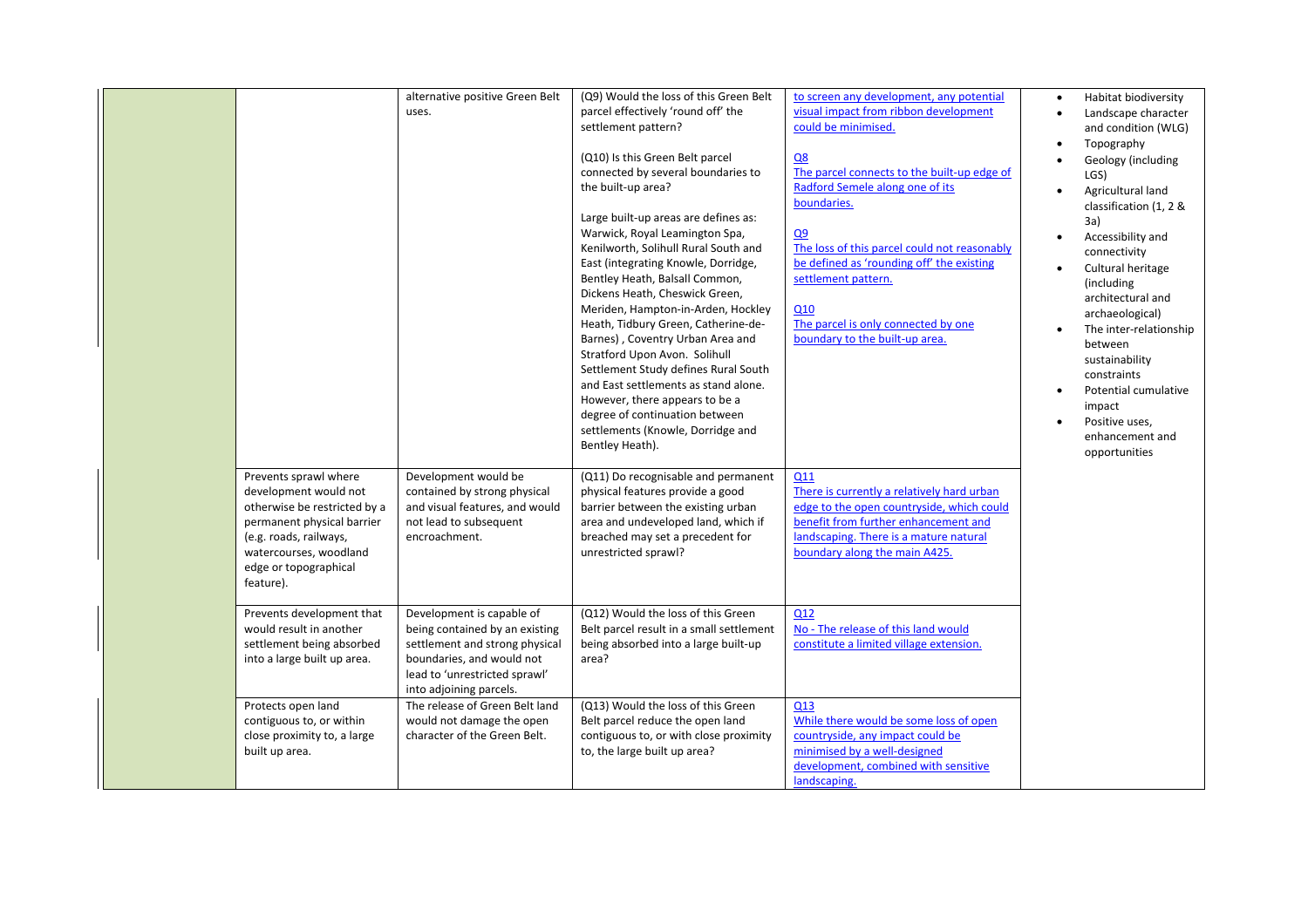| <b>Prevent neighbouring</b><br>towns merging into<br>one another. | Prevents the merger of<br>towns within the Green<br>Belt.                                                                                                  | The release of Green Belt land<br>will not damage the<br>substantial open character of<br>the Green Belt separating<br>towns and villages.<br>Any gaps that have to be kept<br>open in order to ensure that<br>adjacent settlements do not<br>merge, are identified as<br>essential gaps, regardless of<br>their size or quality.         | (Q14) Would the loss of this Green<br>Belt parcel increase the potential<br>merging of towns?<br>(Towns are defined as: Warwick, Royal<br>Leamington Spa, Kenilworth, Solihull<br>Major Urban Area and Stratford Upon<br>Avon.) | Q14<br>No - The release of this land would<br>constitute a limited village extension.                                                                                                                                                                                                                                                                                                                                                                                                                                                                         |  |
|-------------------------------------------------------------------|------------------------------------------------------------------------------------------------------------------------------------------------------------|-------------------------------------------------------------------------------------------------------------------------------------------------------------------------------------------------------------------------------------------------------------------------------------------------------------------------------------------|---------------------------------------------------------------------------------------------------------------------------------------------------------------------------------------------------------------------------------|---------------------------------------------------------------------------------------------------------------------------------------------------------------------------------------------------------------------------------------------------------------------------------------------------------------------------------------------------------------------------------------------------------------------------------------------------------------------------------------------------------------------------------------------------------------|--|
|                                                                   | Prevents development that<br>would result in a reduction<br>in the distance between<br>towns.                                                              | The perception of settlements<br>merging will vary depending<br>on factors such as the size of<br>the settlements that are to be<br>kept separate, and whether<br>there are visual factors (e.g.<br>motorway or railway<br>embankments, woodlands,<br>groups of trees or buildings)<br>that might break up a gap or<br>help to define it. | (Q15) Would the loss of this Green<br>Belt parcel lead to a significant<br>reduction in the distance between<br>towns?                                                                                                          | Q <sub>15</sub><br>No - The small scale nature of the land<br>release would constitute a limited village<br>extension.                                                                                                                                                                                                                                                                                                                                                                                                                                        |  |
|                                                                   | Prevents continuous ribbon<br>development along<br>transport routes that link<br>towns.                                                                    | Land proposed for release<br>from the Green Belt is capable<br>of being developed in a<br>sustainable way and readily<br>integrated with the existing<br>built-up area.                                                                                                                                                                   | (Q16) Would the loss of this Green<br>Belt parcel lead to or constitute ribbon<br>development between towns?                                                                                                                    | Q16<br>The parcel adjoins the A425 Southam Road<br>and therefore any development directly<br>fronting onto this road could help to<br>promote the appearance of ribbon<br>development. However, the nearest town<br>to the south-east along this road is<br>Southam, (approximately 5 miles) and with<br>the predominant retention of the roadside<br>indigenous hedgerow and its long-term<br>protection, management and<br>enhancement in helping to screen any<br>development, the potential visual impact<br>of ribbon development could be<br>minimised. |  |
| Safeguarding the<br>countryside from<br>encroachment.             | Prevents encroachment<br>through having a strong<br>defensible boundary<br>(and/or topography)<br>between the existing urban<br>area and open countryside. | The parcel has a strong<br>defensible boundary that helps<br>to preserve the openness of<br>the Green Belt and facilitate<br>appropriate uses.                                                                                                                                                                                            | (Q17) Would the loss of this Green<br>Belt parcel reduce the defensible<br>boundary between the existing urban<br>area and open countryside?                                                                                    | Q17<br>There is currently a relatively hard urban<br>edge to the open countryside, which could<br>benefit from further enhancement and<br>landscaping. There is also a mature natural<br>boundary along the main A425. Any land                                                                                                                                                                                                                                                                                                                               |  |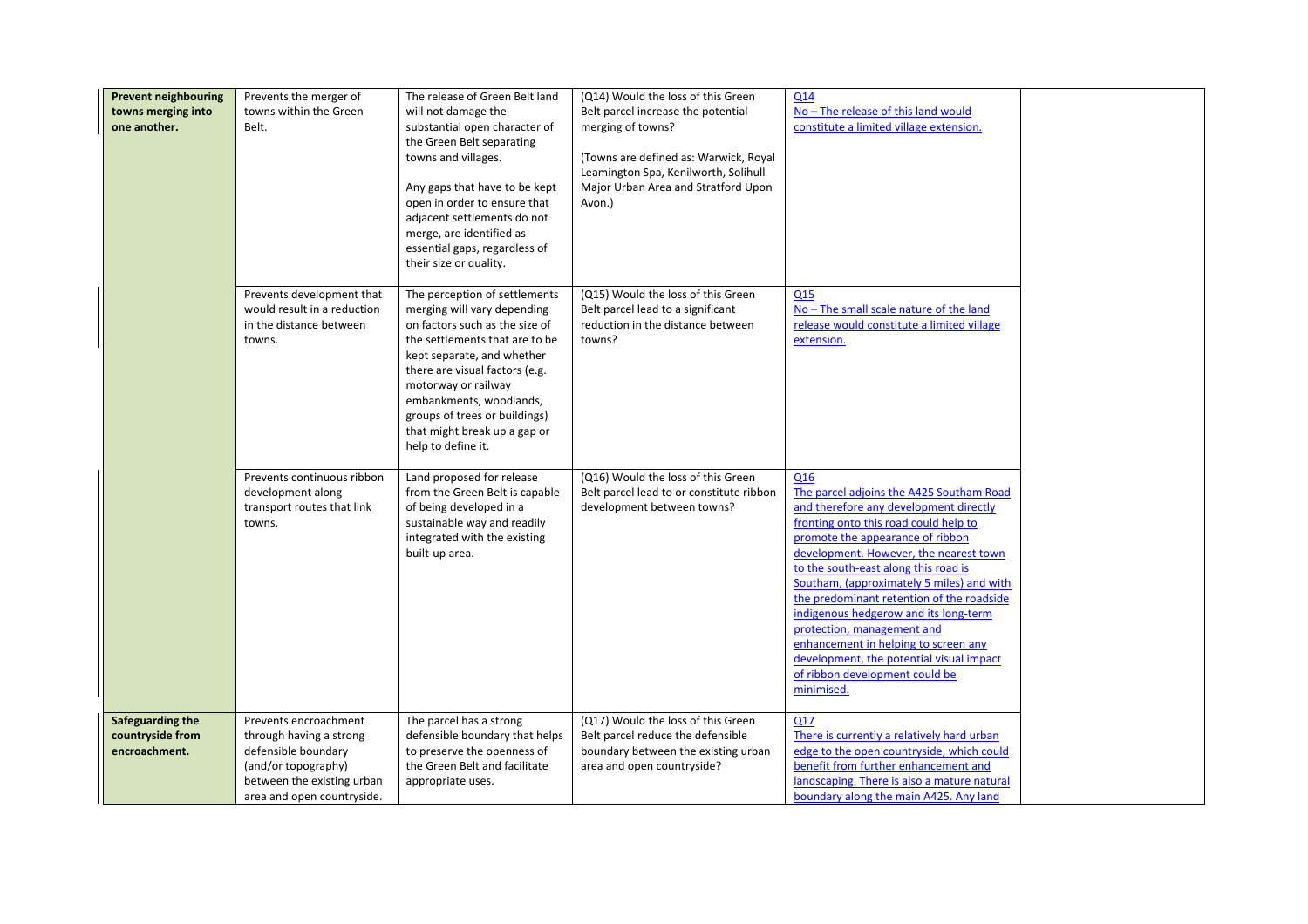|                                                            |                                                                                                                                                                                                                                          |                                                                                                                                                                                                                                                                                                                 |                                                                                                                                                                                                                                                                                                            | release would need to be accompanied by<br>substantial landscaping boundary<br>treatment to supplement the existing<br>natural boundaries and to promote a new,<br>strong defensible boundary to the open<br>countryside. An integral aspect of any land<br>release in this vicinity should be the<br>enhancement of the remaining Green Belt<br>area in that vicinity through compensatory<br>investment. Such enhancements would<br>need to have regard to the Warwickshire<br>Landscape Guidelines. |  |
|------------------------------------------------------------|------------------------------------------------------------------------------------------------------------------------------------------------------------------------------------------------------------------------------------------|-----------------------------------------------------------------------------------------------------------------------------------------------------------------------------------------------------------------------------------------------------------------------------------------------------------------|------------------------------------------------------------------------------------------------------------------------------------------------------------------------------------------------------------------------------------------------------------------------------------------------------------|--------------------------------------------------------------------------------------------------------------------------------------------------------------------------------------------------------------------------------------------------------------------------------------------------------------------------------------------------------------------------------------------------------------------------------------------------------------------------------------------------------|--|
|                                                            | Prevents encroachment<br>through the appropriate use<br>of the Green Belt<br>countryside, including<br>agriculture and forestry,<br>outdoor sport and<br>recreation, cemeteries and<br>other uses which preserve<br>openness.            | The parcel has predominant<br>land uses that are appropriate<br>in the Green Belt; help to<br>preserve its openness; and do<br>not conflict with the purposes<br>of including land in Green Belt.<br>However, the use of land is not<br>as important as the purposes<br>of including land in the Green<br>Belt. | (Q18) Would the loss of this Green<br>Belt parcel lead to encroachment due<br>to a loss of an appropriate use?<br>(The NPPF defines appropriate uses.)                                                                                                                                                     | Q18<br>There would be some loss of<br>agricultural/grazing land.                                                                                                                                                                                                                                                                                                                                                                                                                                       |  |
|                                                            | Prevents encroachment due<br>to its open character, which<br>is not compromised by<br>existing development that<br>would normally be<br>considered inappropriate in<br>the Green Belt, or where<br>there is damaged or derelict<br>land. | The parcel has a strong<br>defensible boundary that helps<br>to preserve the openness of<br>the Green Belt and facilitate<br>appropriate uses.                                                                                                                                                                  | (Q19) Does the parcel contain<br>development that is not appropriate<br>in the Green Belt and would normally<br>be classed as previously developed<br>land (brownfield site)?                                                                                                                              | Q19<br>The existing uses are appropriate in the<br>Green Belt.                                                                                                                                                                                                                                                                                                                                                                                                                                         |  |
| To preserve the<br>special character of<br>historic towns. | Green Belt makes a positive<br>contribution to the setting<br>of an historic town,<br>including strategic views of<br>the town from the open<br>countryside.                                                                             | Release of designated Green<br>Belt will not significantly harm<br>or detract from views of<br>nearby historic towns, or the<br>surrounding in which an<br>historic town is experienced.                                                                                                                        | (Q20) Would the loss of this Green<br>Belt parcel adversely affect the special<br>character and setting of an historic<br>town?<br>(Q21) Would the loss of this Green<br>Belt parcel reduce the significance of<br>an historic town?<br>'Historic towns' are defined as:<br>Warwick, Royal Leamington Spa, | Q <sub>20</sub><br>With the retention of the mature<br>hedgerow along the main A425, together<br>with sensitively designed development and<br>additional boundary landscaping, any<br>impact on the setting of Royal Leamington<br>Spa could be minimised.<br>Q21<br>With the retention of the mature<br>hedgerow along the main A425, together                                                                                                                                                        |  |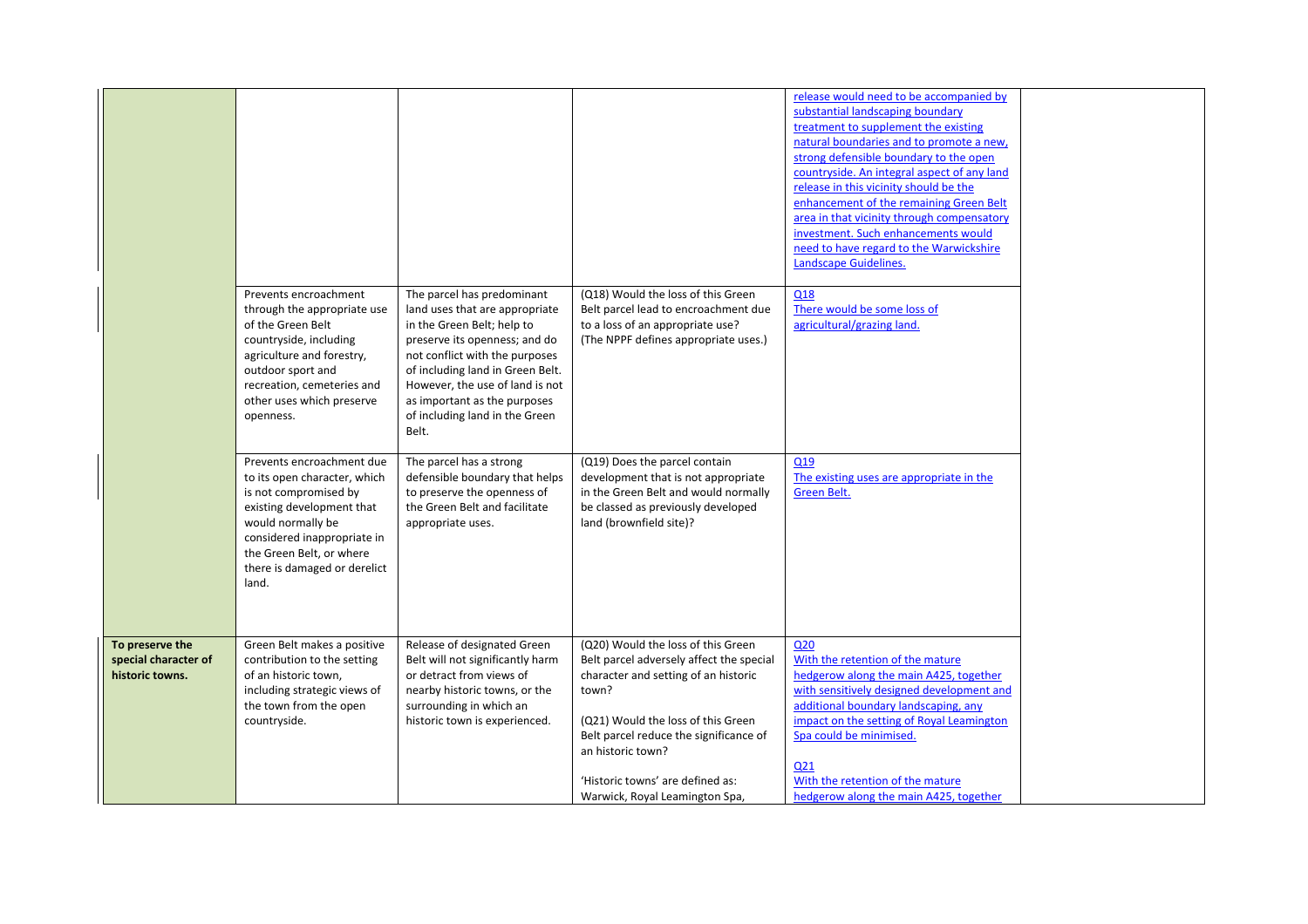|                                                                                                                                                             |                                                                                                                                                                                                                 |                                                                                                                                                                                                                                                                                                                                                                                                                                                                                                                                                                                                                                                                                                                            | Kenilworth and Stratford Upon Avon<br>for the purposes of this study.                                                                                                                                                                                                                                                                                                                                                                                                                         | with sensitively designed development and<br>additional boundary landscaping, any<br>potential impact on the significance of<br>Royal Leamington Spa could be minimised.                                                                                                                                                                                                                                                                                                                                                                                                                                                                                                                                                                                                                                                                               |  |
|-------------------------------------------------------------------------------------------------------------------------------------------------------------|-----------------------------------------------------------------------------------------------------------------------------------------------------------------------------------------------------------------|----------------------------------------------------------------------------------------------------------------------------------------------------------------------------------------------------------------------------------------------------------------------------------------------------------------------------------------------------------------------------------------------------------------------------------------------------------------------------------------------------------------------------------------------------------------------------------------------------------------------------------------------------------------------------------------------------------------------------|-----------------------------------------------------------------------------------------------------------------------------------------------------------------------------------------------------------------------------------------------------------------------------------------------------------------------------------------------------------------------------------------------------------------------------------------------------------------------------------------------|--------------------------------------------------------------------------------------------------------------------------------------------------------------------------------------------------------------------------------------------------------------------------------------------------------------------------------------------------------------------------------------------------------------------------------------------------------------------------------------------------------------------------------------------------------------------------------------------------------------------------------------------------------------------------------------------------------------------------------------------------------------------------------------------------------------------------------------------------------|--|
| To assist in urban<br>regeneration by<br>encouraging the<br>recycling of derelict<br>and other urban land.                                                  | Green Belt in Warwick<br>District is considered to play<br>an important role in<br>encouraging the recycling of<br>derelict and other urban<br>land, by restricting the<br>availability of greenfield<br>sites. | Development is channelled<br>towards urban areas inside the<br>Green Belt boundary, and<br>towards towns and villages<br>inset within the Green Belt, in<br>order to promote a sustainable<br>pattern of development.<br>The extent of Green Belt land<br>is tailored to reflect local<br>circumstances.<br>Consideration is given to<br>whether previously<br>development land in the Green<br>Belt could be put to a more<br>productive use, while<br>protecting openness.<br>Strategic priorities across local<br>boundaries are properly co-<br>ordinated and clearly reflected<br>in the Local Plan.<br>Where appropriate, consider<br>the use of 'safeguarded land'<br>between the urban area and<br>the Green Belt. | (Q22) Would the loss of this Green<br>Belt parcel, discourage the reuse of<br>brownfield and other land in the<br>urban area?<br>(Q23) Would the loss of this Green<br>Belt parcel help to undermine the<br>viability of the area to attract<br>appropriate inward investment,<br>including tourism?<br>(Q24) Is there a need for 'Safeguarded<br>Land' on the edge of an urban area,<br>village or hamlet, in order to meet<br>longer-term development needs well<br>beyond the plan period? | Q <sub>22</sub><br>Any release of Green Belt land has the<br>potential to discourage the re-use of some<br>brownfield land and other land in the<br>urban area that may be harder to develop<br>and less attractive to investors. This needs<br>to be carefully managed by the local<br>planning authority.<br>Q <sub>23</sub><br>As a limited land release, this would<br>primarily constitute a village extension,<br>which if well designed and landscaped,<br>together with appropriate compensatory<br>investment in some additional landscape<br>management adjoining the land, could<br>offer some overall benefits to help offset<br>any potential impact of the development.<br>Q24<br>The designation of 'Safeguarded Land'<br>would not be appropriate for this land, as<br>any development would need to be met<br>within the plan period. |  |
| To preserve the<br>contribution that the<br>open character of a<br>village or hamlet<br>makes to the<br>openness of the<br>Green Belt. (local<br>criteria). | The open character, identity<br>and setting of the individual<br>villages or hamlets, help to<br>preserve the openness of<br>the Green Belt.                                                                    | The 'open' character of the<br>village or hamlet makes an<br>important contribution to the<br>'openness' of the Green Belt<br>and should be included in the<br>Green Belt.<br>The general character of the<br>village could be protected by<br>normal development<br>management policies and<br>should be excluded from the<br>Green Belt.                                                                                                                                                                                                                                                                                                                                                                                 | (Q25) Does the open character of the<br>village or hamlet make an important<br>contribution to the 'openness' of the<br>Green Belt?<br>(Q26) If the character of the village or<br>hamlet needs to be protected for<br>reasons other than Green Belt, could<br>other means be used, such as<br>Conservation Area designation or<br>normal development management<br>policies and the village removed from<br>the Green Belt?                                                                  | Q25<br>Not applicable as Radford Semele is not<br>included within the Green Belt.<br>Q26<br>Not applicable, as Radford Semele is not<br>included within the Green Belt.                                                                                                                                                                                                                                                                                                                                                                                                                                                                                                                                                                                                                                                                                |  |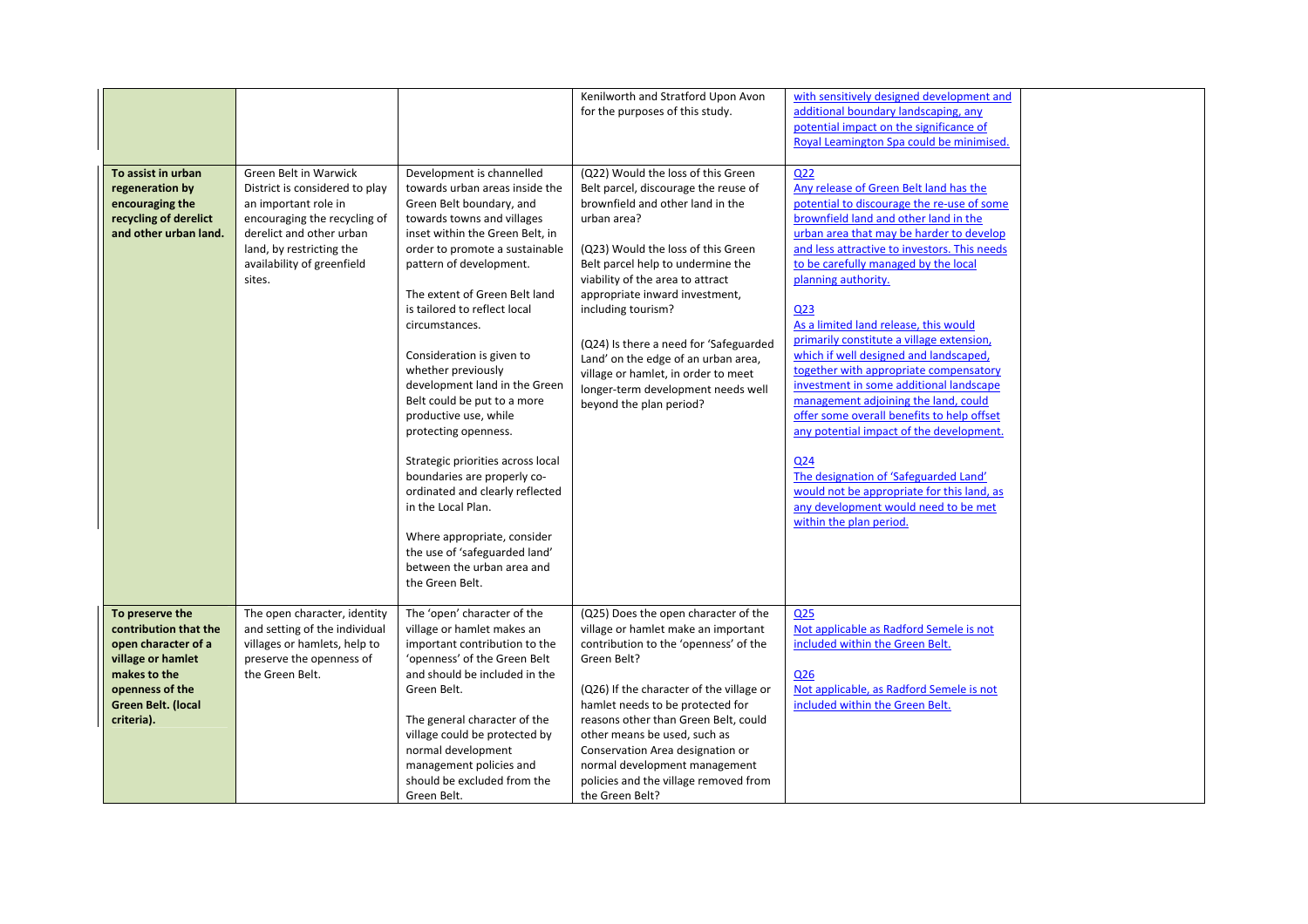| Green Belt prevents<br>development that would<br>result in a significant<br>reduction in the distance<br>between villages and<br>hamlets. | The Green Belt land makes an<br>important contribution to<br>preserving the extent and<br>quality of 'openness' between<br>villages and hamlets. | (Q27) Would the loss of this Green<br>Belt parcel, significantly reduce the<br>distance and quality of Green Belt land<br>separating villages and hamlets in the<br>locality? | Q27<br>The parcel adjoins the main A425 Southam<br>Road and therefore any development<br>directly fronting onto this road could help<br>to promote the appearance of ribbon<br>development. However, the nearest village<br>along this road is Ufton (approximately 3)<br>miles) and with the predominant retention<br>of this indigenous hedgerow and its long-<br>term protection, management and |
|-------------------------------------------------------------------------------------------------------------------------------------------|--------------------------------------------------------------------------------------------------------------------------------------------------|-------------------------------------------------------------------------------------------------------------------------------------------------------------------------------|-----------------------------------------------------------------------------------------------------------------------------------------------------------------------------------------------------------------------------------------------------------------------------------------------------------------------------------------------------------------------------------------------------|
|                                                                                                                                           |                                                                                                                                                  |                                                                                                                                                                               | enhancement in helping to screen any                                                                                                                                                                                                                                                                                                                                                                |
|                                                                                                                                           |                                                                                                                                                  |                                                                                                                                                                               | development, the potential visual impact<br>of ribbon development could be minimised<br>and the quality of the openness preserved.                                                                                                                                                                                                                                                                  |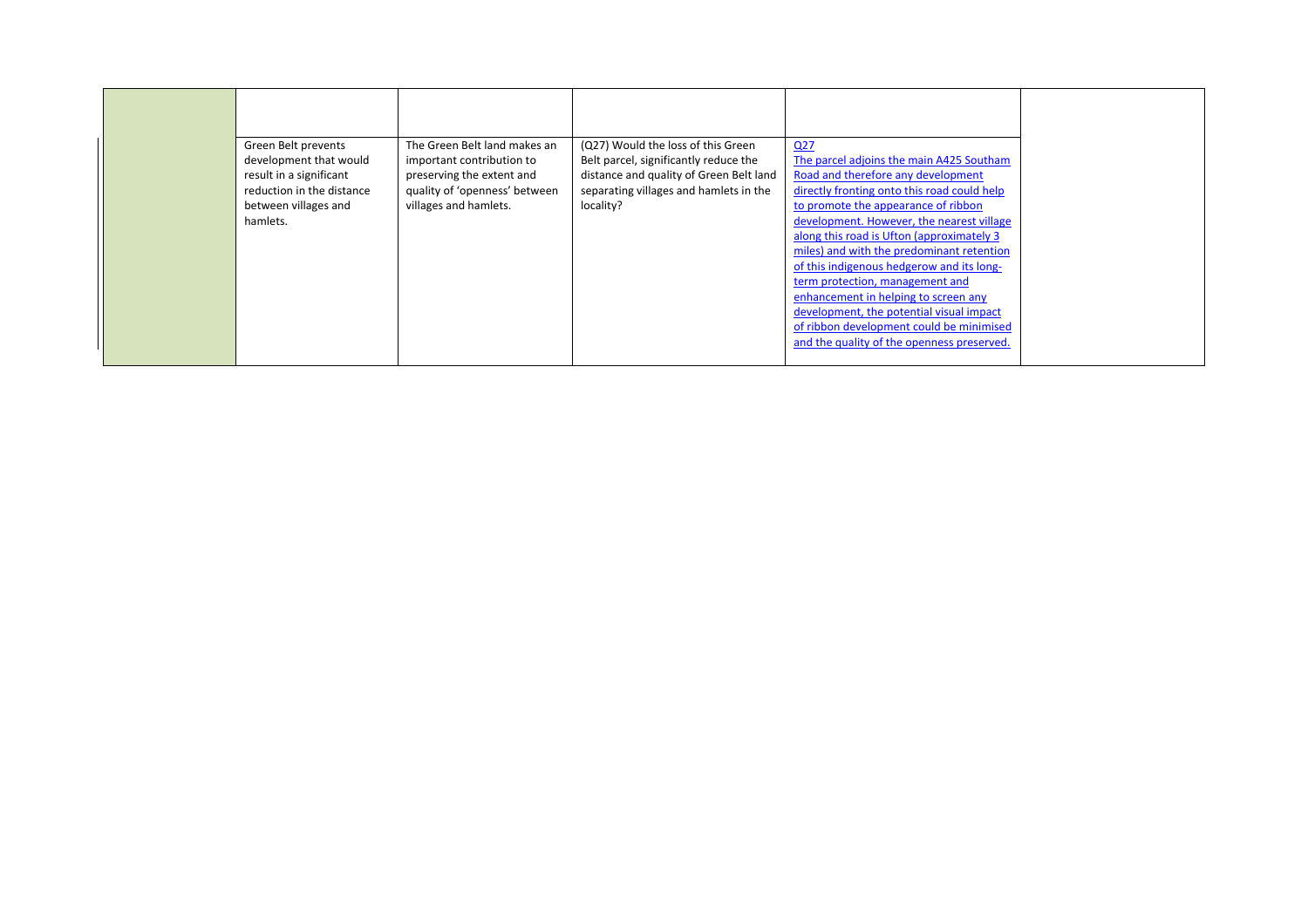|                                                                    |                                                                    |                                                                                                                                                                                                                                                                                                                                                                                                                                                                                                                                                                                | <b>GREEN BELT EVALUATION METHODOLOGY FOR PARCELS AND SUB-PARCELS OF LAND (MM)</b><br>RADFORD SEMELE - Site 4 South West Radford Semele                                                                                                                                                                                                                                                                                                                                                                                    |                                                                                                                                                                                                                                                                                                                                                                                                                                                                                                                                                                                                                                                                                                                                                                                                                                                                                                                                                                                                                                                                                                                                                                                                                                                                                                                                                                                                                      |                                                                                                                                                                                                                                                                                                                                                                                                                                                                                                                                                                                                                                |
|--------------------------------------------------------------------|--------------------------------------------------------------------|--------------------------------------------------------------------------------------------------------------------------------------------------------------------------------------------------------------------------------------------------------------------------------------------------------------------------------------------------------------------------------------------------------------------------------------------------------------------------------------------------------------------------------------------------------------------------------|---------------------------------------------------------------------------------------------------------------------------------------------------------------------------------------------------------------------------------------------------------------------------------------------------------------------------------------------------------------------------------------------------------------------------------------------------------------------------------------------------------------------------|----------------------------------------------------------------------------------------------------------------------------------------------------------------------------------------------------------------------------------------------------------------------------------------------------------------------------------------------------------------------------------------------------------------------------------------------------------------------------------------------------------------------------------------------------------------------------------------------------------------------------------------------------------------------------------------------------------------------------------------------------------------------------------------------------------------------------------------------------------------------------------------------------------------------------------------------------------------------------------------------------------------------------------------------------------------------------------------------------------------------------------------------------------------------------------------------------------------------------------------------------------------------------------------------------------------------------------------------------------------------------------------------------------------------|--------------------------------------------------------------------------------------------------------------------------------------------------------------------------------------------------------------------------------------------------------------------------------------------------------------------------------------------------------------------------------------------------------------------------------------------------------------------------------------------------------------------------------------------------------------------------------------------------------------------------------|
| <b>Fundamental Aim</b><br>of Green Belt                            | <b>Essential</b><br><b>Characteristics of</b><br><b>Green Belt</b> | <b>Boundary Review</b><br><b>Criteria</b>                                                                                                                                                                                                                                                                                                                                                                                                                                                                                                                                      | <b>Boundary Review Analysis</b>                                                                                                                                                                                                                                                                                                                                                                                                                                                                                           | <b>Boundary Review</b>                                                                                                                                                                                                                                                                                                                                                                                                                                                                                                                                                                                                                                                                                                                                                                                                                                                                                                                                                                                                                                                                                                                                                                                                                                                                                                                                                                                               | <b>Sustainable Development</b><br><b>Constraints and</b><br><b>Opportunities</b>                                                                                                                                                                                                                                                                                                                                                                                                                                                                                                                                               |
| To prevent urban<br>sprawl by keeping<br>land permanently<br>open. | Openness is an essential<br>characteristic of Green Belt           | There is an absence of existing<br>built development, or current<br>planning permissions for<br>inappropriate development.<br>The landscape is predominantly<br>open and rural in character.<br>The openness, character and<br>condition of the Green Belt<br>remain largely intact, with<br>particular reference to the<br>Warwickshire Landscapes<br>Guidelines. Built development<br>would have the potential to<br>significantly affect the open<br>character and visual amenities,<br>whether or not it is visible from<br>public footpaths, bridleways or<br>viewpoints. | (Q1) Is it necessary to keep the parcel<br>of land permanently open to protect<br>the essential characteristic of Green<br>Belt?<br>(Q2) Would development in this parcel<br>be harmful to the open character of the<br>Green Belt, so as to give the<br>appearance of urban sprawl?<br>(Q3) If the character of the area needs<br>to be protected for reasons other than<br>Green Belt, could other means be used,<br>including normal development<br>management policies and the parcel<br>removed from the Green Belt? | $Q1$ :<br>This parcel of land is semi-rural in<br>character, forming part of a green<br>wedge separating Radford Semele and<br>the urban edge of Royal Leamington Spa<br>to the west. The land is bounded by<br>built development to the north and<br>east, and open land to the west and<br>south. The release of this land could<br>potentially accommodate a limited<br>village extension, without unduly<br>compromising the essential<br>characteristics of the Green Belt,<br>although it may result in some<br>narrowing of the green wedge in this<br>location.<br>$Q2$ :<br>The land is partially bounded by built<br>development and could potentially<br>accommodate a limited village<br>extension so as not to give the<br>appearance of urban sprawl. However,<br>it would be important to integrate any<br>development with the surrounding<br>countryside and avoid unduly<br>compromising the open character of the<br>Green Belt/green wedge. Sensitive<br>design, incorporating vernacular<br>features and indigenous landscaping,<br>would be particularly important in the<br>context to protect the visual amenities<br>of the Green Belt and minimise the<br>appearance of encroaching<br>urbanisation, while having due regard to<br>the relevant Warwickshire Landscape<br>Guidelines. The land between the<br>proposed boundary and the established<br>hedgerows in the immediate vicinity | This may include:<br>Flood zones<br>$\bullet$<br>Nature conservation<br>(including SSSI, LNR<br>LWS, AW, ancient<br>hedgerows, TPO<br>and/or veteran trees)<br>Habitat biodiversity<br>Landscape character<br>and condition (WLG)<br>Topography<br>Geology (including<br>LGS)<br>Agricultural land<br>classification (1, 2 &<br>3a)<br>Accessibility and<br>$\bullet$<br>connectivity<br>Cultural heritage<br>(including<br>architectural and<br>archaeological)<br>The inter-relationship<br>between<br>sustainability<br>constraints<br>Potential cumulative<br>impact<br>Positive uses,<br>enhancement and<br>opportunities |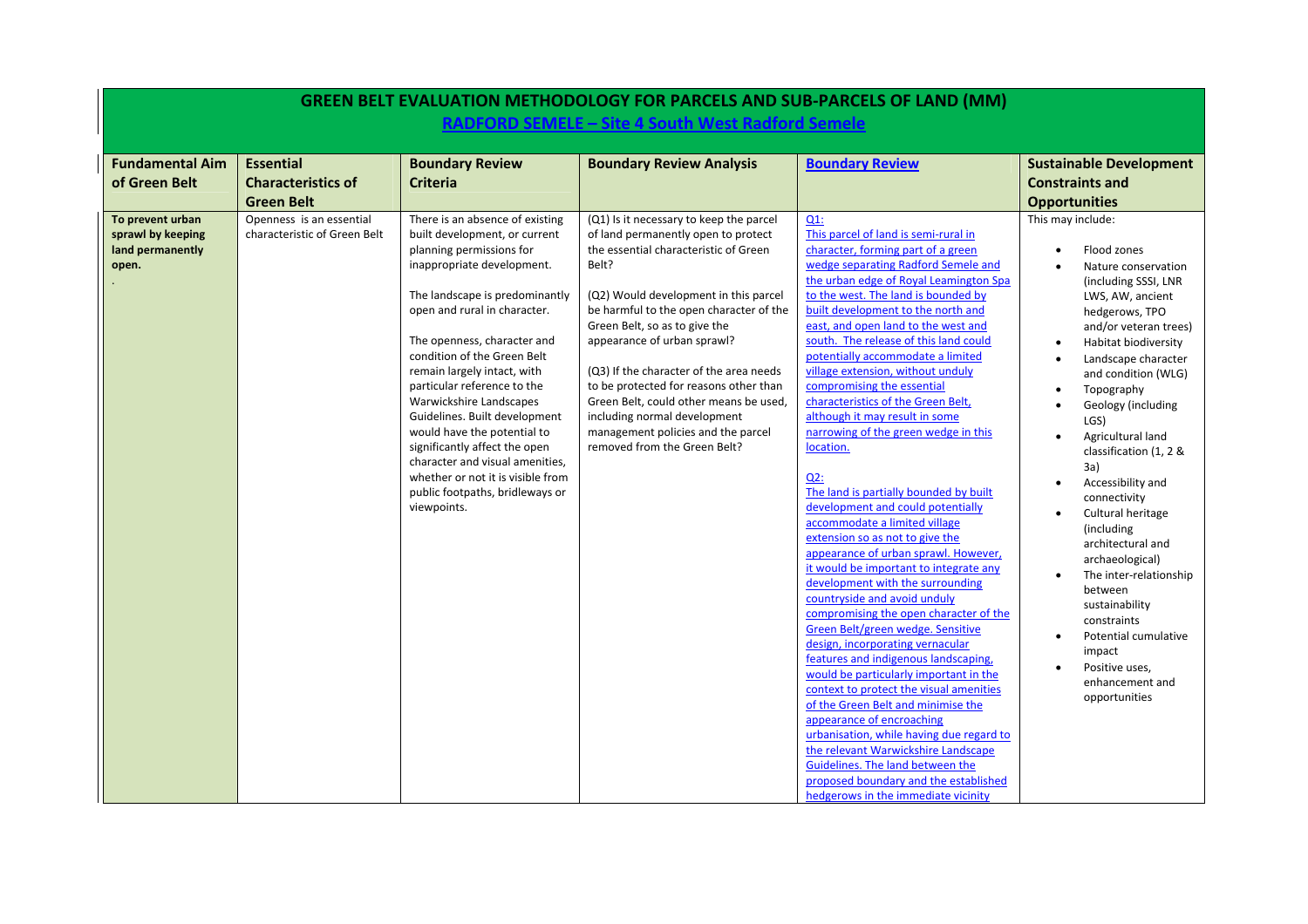|                              |                                 |                                          | could also form part of compensatory     |  |
|------------------------------|---------------------------------|------------------------------------------|------------------------------------------|--|
|                              |                                 |                                          |                                          |  |
|                              |                                 |                                          | landscaping and tree planting, such as a |  |
|                              |                                 |                                          | community woodland. Improved public      |  |
|                              |                                 |                                          | access to the remaining green wedge      |  |
|                              |                                 |                                          | could also be considered, together with  |  |
|                              |                                 |                                          | upgrading the landscape and providing    |  |
|                              |                                 |                                          | for informal recreation and wildlife, as |  |
|                              |                                 |                                          | suggested in paragraph 92 of the NPPF.   |  |
|                              |                                 |                                          |                                          |  |
|                              |                                 |                                          | Q3:                                      |  |
|                              |                                 |                                          | If the land is removed from the Green    |  |
|                              |                                 |                                          | Belt, then normal development            |  |
|                              |                                 |                                          | management and green space policies      |  |
|                              |                                 |                                          | would need to be applied in order to     |  |
|                              |                                 |                                          | provide long-term protection and         |  |
|                              |                                 |                                          | enhancement for the new boundary         |  |
|                              |                                 |                                          | treatment, to help soften hard built     |  |
|                              |                                 |                                          |                                          |  |
|                              |                                 |                                          | edges to the open countryside.           |  |
|                              |                                 |                                          |                                          |  |
|                              |                                 |                                          |                                          |  |
| Permanence is an essential   | There are exceptional           | (Q4) Is this parcel of Green Belt        | Q <sub>4</sub>                           |  |
| characteristic of Green Belt | circumstances to justify        | associated with recognisable and         | The land adjoins the existing is built   |  |
|                              | changes to the Green Belt       | permanent physical features?             | development along its north and west     |  |
|                              | boundary.                       |                                          | boundary. However the south and west     |  |
|                              |                                 | (Q5) Is it possible that the Green Belt  | boundary would be fronting the open      |  |
|                              | Green Belt is associated with   | boundary may need to be altered at       | land of the green wedge, although there  |  |
|                              | readily recognisable physical   | the end of the development plan          | are established hedgerows in proximity   |  |
|                              | features which are likely to be | period?                                  | to the boundary of the parcel.           |  |
|                              | permanent e.g. roads, railways, |                                          |                                          |  |
|                              | watercourses (canals, rivers    | (Q6) Are there any existing or potential | Q <sub>5</sub>                           |  |
|                              | and streams), mature natural    | threats that may weaken the ability of   | The land is partially bounded by built   |  |
|                              |                                 |                                          |                                          |  |
|                              | field boundaries, woodland      | the Green Belt to endure beyond the      | development. However, additional and     |  |
|                              | edges, and topographical        | plan period, including the potential     | substantial landscaping would be         |  |
|                              | features such as ridgelines.    | cumulative impact of major proposals     | necessary in order to establish a long-  |  |
|                              |                                 | and associated infrastructure?           | term defensible boundary. The local      |  |
|                              | The boundary is robust and      |                                          | authority would also need to satisfy     |  |
|                              | capable of enduring well        |                                          | themselves that the Green Belt           |  |
|                              | beyond the end of the plan      |                                          | boundary would not need to be altered    |  |
|                              | period.                         |                                          | at the end of the development plan       |  |
|                              |                                 |                                          | period in accordance with paragraph 85   |  |
|                              | Land which it is unnecessary to |                                          | of the NPPF. In practice, this means     |  |
|                              | keep permanently open has not   |                                          | that, once Green Belt boundaries have    |  |
|                              | been included in the Green      |                                          | been defined, they should only be        |  |
|                              | Belt.                           |                                          | reviewed if the development needs of     |  |
|                              |                                 |                                          | an area, looking ahead over the long     |  |
|                              |                                 |                                          | term, clearly cannot be met from within  |  |
|                              | The boundary meets national     |                                          |                                          |  |
|                              | policy aims and purposes, while |                                          | the urban area(s), principally through   |  |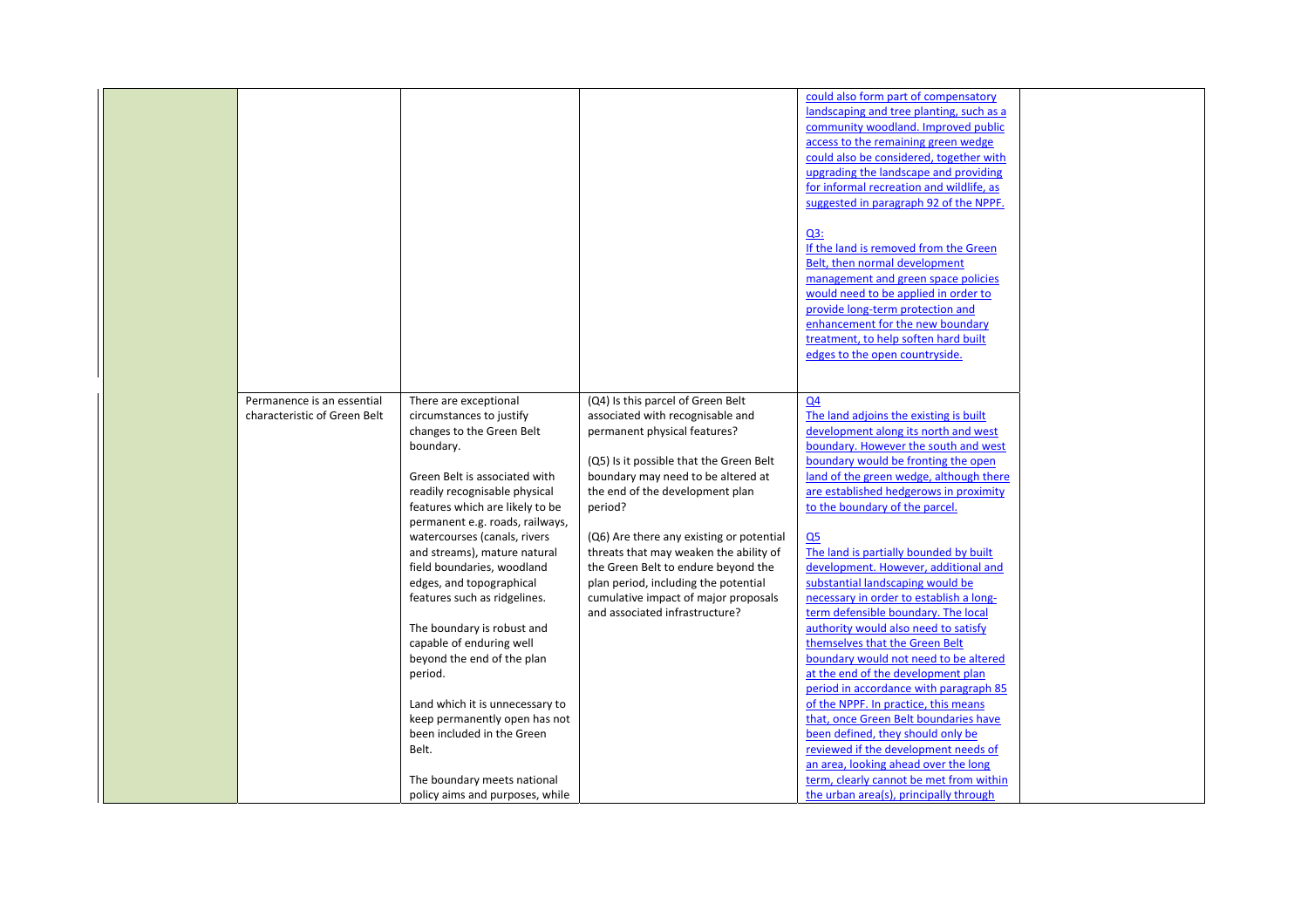|                                                                 |                                                                                                                                                                                                   | urban and village extensions<br>provide most appropriately for<br>sustainable patterns of<br>development and growth.                                                                                                                                                          |                                                                                                                                                                                                                                                                                                                                                                                                                                                                                                                                                                                                                                                                                                                                                                                                                                                                                                                                                                                                                                    | the recycling of previously developed<br>land.<br>Q <sub>6</sub><br>The local planning authority should also<br>satisfy themselves that there are no<br>existing or potential threats that would<br>weaken the ability of any revised Green<br>Belt boundary to endure in this location.                                                                                                                                                                                                                                               |                                                                                                                                                                                                                                                                                                                                                                                                                                                                                                                                                                                                       |
|-----------------------------------------------------------------|---------------------------------------------------------------------------------------------------------------------------------------------------------------------------------------------------|-------------------------------------------------------------------------------------------------------------------------------------------------------------------------------------------------------------------------------------------------------------------------------|------------------------------------------------------------------------------------------------------------------------------------------------------------------------------------------------------------------------------------------------------------------------------------------------------------------------------------------------------------------------------------------------------------------------------------------------------------------------------------------------------------------------------------------------------------------------------------------------------------------------------------------------------------------------------------------------------------------------------------------------------------------------------------------------------------------------------------------------------------------------------------------------------------------------------------------------------------------------------------------------------------------------------------|----------------------------------------------------------------------------------------------------------------------------------------------------------------------------------------------------------------------------------------------------------------------------------------------------------------------------------------------------------------------------------------------------------------------------------------------------------------------------------------------------------------------------------------|-------------------------------------------------------------------------------------------------------------------------------------------------------------------------------------------------------------------------------------------------------------------------------------------------------------------------------------------------------------------------------------------------------------------------------------------------------------------------------------------------------------------------------------------------------------------------------------------------------|
| <b>Green Belt</b><br><b>Purpose</b>                             | <b>Consideration of</b><br><b>Green Belt Purpose</b>                                                                                                                                              | <b>Boundary Review</b><br><b>Criteria</b>                                                                                                                                                                                                                                     | <b>Boundary Review Analysis</b>                                                                                                                                                                                                                                                                                                                                                                                                                                                                                                                                                                                                                                                                                                                                                                                                                                                                                                                                                                                                    |                                                                                                                                                                                                                                                                                                                                                                                                                                                                                                                                        | <b>Sustainable Development</b><br><b>Constraints and</b><br><b>Opportunities</b>                                                                                                                                                                                                                                                                                                                                                                                                                                                                                                                      |
| To check the<br>unrestricted sprawl of<br>large built-up areas. | Protects urban fringe and<br>open countryside from<br>unplanned built<br>development connected to<br>large built up areas, thus<br>maintaining a clear<br>distinction between urban<br>and rural. | The 'green lung' around the<br>towns and villages will be<br>protected and enhanced.<br>A detailed Green Belt boundary<br>will not been altered merely<br>because the land has become<br>derelict. Consideration will be<br>given to alternative positive<br>Green Belt uses. | (Q7) Would the loss of this Green Belt<br>parcel lead to or constitute ribbon<br>development?<br>(Q8) Would the loss of this Green Belt<br>parcel result in an isolated<br>development site not connected to<br>existing boundaries?<br>(Q9) Would the loss of this Green Belt<br>parcel effectively 'round off' the<br>settlement pattern?<br>(Q10) Is this Green Belt parcel<br>connected by several boundaries to the<br>built-up area?<br>Large built-up areas are defines as:<br>Warwick, Royal Leamington Spa,<br>Kenilworth, Solihull Rural South and<br>East (integrating Knowle, Dorridge,<br>Bentley Heath, Balsall Common,<br>Dickens Heath, Cheswick Green,<br>Meriden, Hampton-in-Arden, Hockley<br>Heath, Tidbury Green, Catherine-de-<br>Barnes), Coventry Urban Area and<br>Stratford Upon Avon. Solihull<br>Settlement Study defines Rural South<br>and East settlements as stand alone.<br>However, there appears to be a degree<br>of continuation between settlements<br>(Knowle, Dorridge and Bentley Heath). | Q7<br>The release of this land would not<br>promote ribbon development.<br>Q8<br>The parcel connects to the built-up edge<br>of Radford Semele and would form part<br>of a village extension.<br>Q <sub>9</sub><br>The loss of this parcel could not<br>reasonably be defined as 'rounding off'<br>the existing settlement pattern on the<br>edge or Radford Semele. A village<br>extension would be a more accurate<br>description.<br>Q10<br>The parcel is connected by two<br>boundaries to the built-up area of<br>Radford Semele. | This may include:<br>Flood zones<br>Nature conservation<br>(including SSSI, LNR<br>LWS, AW, ancient<br>hedgerows, TPO<br>and/or veteran trees)<br>Habitat biodiversity<br>Landscape character<br>and condition (WLG)<br>Topography<br>Geology (including<br>LGS)<br>Agricultural land<br>classification (1, 2 &<br>3a)<br>Accessibility and<br>connectivity<br>Cultural heritage<br>(including)<br>architectural and<br>archaeological)<br>The inter-relationship<br>between<br>sustainability<br>constraints<br>Potential cumulative<br>impact<br>Positive uses,<br>enhancement and<br>opportunities |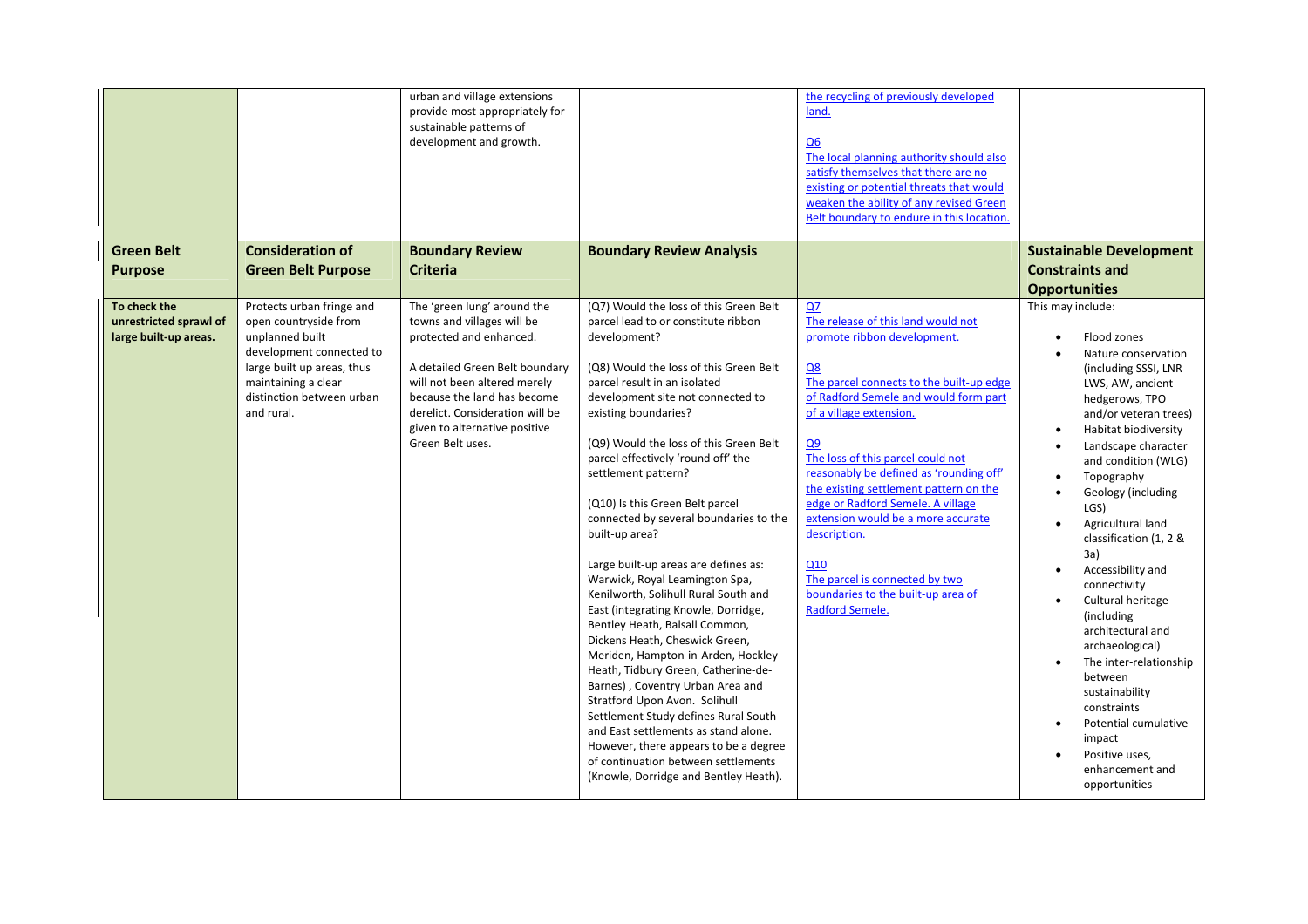|                                                                   | Prevents sprawl where<br>development would not<br>otherwise be restricted by a<br>permanent physical barrier<br>(e.g. roads, railways,<br>watercourses, woodland<br>edge or topographical<br>feature). | Development would be<br>contained by strong physical<br>and visual features, and would<br>not lead to subsequent<br>encroachment.                                                                                                                                                                                                 | (Q11) Do recognisable and permanent<br>physical features provide a good barrier<br>between the existing urban area and<br>undeveloped land, which if breached<br>may set a precedent for unrestricted<br>sprawl?                | Q11<br>There is currently a relatively hard<br>urban edge to the open countryside,<br>which could benefit from further<br>enhancement and landscaping. If the<br>land was released, establishing a new<br>defensible boundary together with<br>substantial landscaping and tree<br>planting would be required to help<br>protect the visual amenities of the<br>Green Belt/green wedge. |  |
|-------------------------------------------------------------------|--------------------------------------------------------------------------------------------------------------------------------------------------------------------------------------------------------|-----------------------------------------------------------------------------------------------------------------------------------------------------------------------------------------------------------------------------------------------------------------------------------------------------------------------------------|---------------------------------------------------------------------------------------------------------------------------------------------------------------------------------------------------------------------------------|-----------------------------------------------------------------------------------------------------------------------------------------------------------------------------------------------------------------------------------------------------------------------------------------------------------------------------------------------------------------------------------------|--|
|                                                                   | Prevents development that<br>would result in another<br>settlement being absorbed<br>into a large built up area.                                                                                       | Development is capable of<br>being contained by an existing<br>settlement and strong physical<br>boundaries, and would not lead<br>to 'unrestricted sprawl' into<br>adjoining parcels.                                                                                                                                            | (Q12) Would the loss of this Green Belt<br>parcel result in a small settlement<br>being absorbed into a large built-up<br>area?                                                                                                 | Q12<br>There would be some loss of open land,<br>which would result in a narrowing of the<br>green wedge separating Radford Semele<br>and Leamington Spa. However,<br>compensatory upgrading of the<br>landscape and community tree planting<br>could help to ameliorate the impact.                                                                                                    |  |
|                                                                   | Protects open land<br>contiguous to, or within<br>close proximity to, a large<br>built up area.                                                                                                        | The release of Green Belt land<br>would not damage the open<br>character of the Green Belt.                                                                                                                                                                                                                                       | (Q13) Would the loss of this Green Belt<br>parcel reduce the open land contiguous<br>to, or with close proximity to, the large<br>built up area?                                                                                | Q13<br>While there would be some loss of open<br>countryside, any impact could be<br>minimised by a well-designed<br>development, combined with sensitive<br>and extensive compensatory<br>landscaping.                                                                                                                                                                                 |  |
| <b>Prevent neighbouring</b><br>towns merging into<br>one another. | Prevents the merger of<br>towns within the Green Belt.                                                                                                                                                 | The release of Green Belt land<br>will not damage the substantial<br>open character of the Green<br>Belt separating towns and<br>villages.<br>Any gaps that have to be kept<br>open in order to ensure that<br>adjacent settlements do not<br>merge, are identified as<br>essential gaps, regardless of<br>their size or quality. | (Q14) Would the loss of this Green Belt<br>parcel increase the potential merging<br>of towns?<br>(Towns are defined as: Warwick, Royal<br>Leamington Spa, Kenilworth, Solihull<br>Major Urban Area and Stratford Upon<br>Avon.) | Q14<br>The release of this land would<br>constitute a limited village extension.<br>However, there would be a perceivable<br>reduction in the Green Belt/green<br>wedge separating Radford Semele and<br>Royal Leamington Spa, which would<br>need to be addressed in any design and<br>compensatory landscaping proposals.                                                             |  |
|                                                                   | Prevents development that<br>would result in a reduction<br>in the distance between<br>towns.                                                                                                          | The perception of settlements<br>merging will vary depending on<br>factors such as the size of the<br>settlements that are to be kept<br>separate, and whether there                                                                                                                                                              | (Q15) Would the loss of this Green Belt<br>parcel lead to a significant reduction in<br>the distance between towns?                                                                                                             | Q15<br>The release of this land would<br>constitute a limited village extension.<br>However, there would be a perceivable<br>reduction in the Green Belt/green                                                                                                                                                                                                                          |  |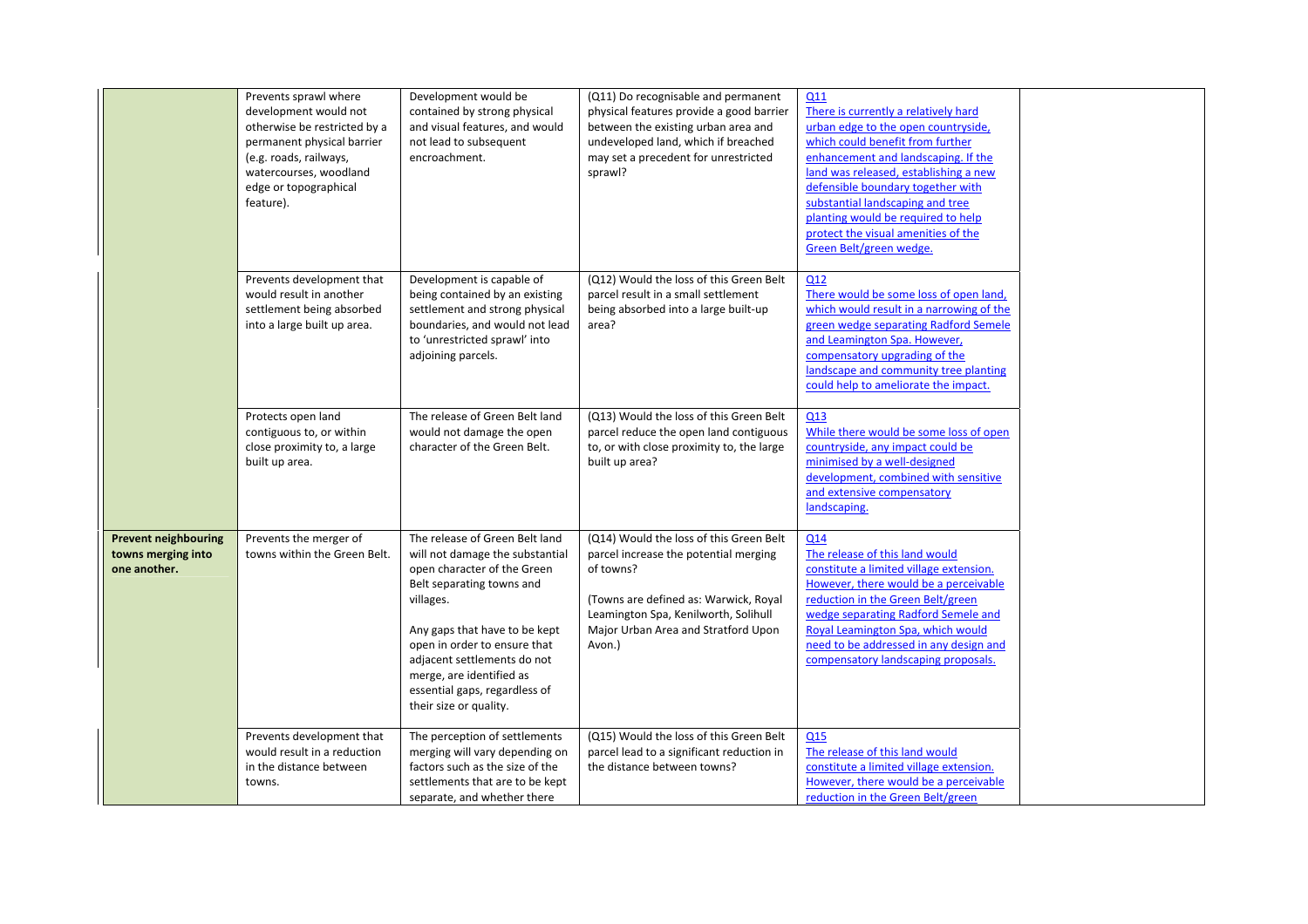|                                                       | Prevents continuous ribbon<br>development along<br>transport routes that link<br>towns.                                                                                                                                       | are visual factors (e.g.<br>motorway or railway<br>embankments, woodlands,<br>groups of trees or buildings)<br>that might break up a gap or<br>help to define it.<br>Land proposed for release from<br>the Green Belt is capable of<br>being developed in a<br>sustainable way and readily<br>integrated with the existing<br>built-up area. | (Q16) Would the loss of this Green Belt<br>parcel lead to or constitute ribbon<br>development between towns?                                                                  | wedge separating Radford Semele and<br>Royal Leamington Spa, which would<br>need to be addressed in any design and<br>compensatory landscaping proposals.<br>Q <sub>16</sub><br>No - The release of this land would not<br>promote ribbon development between<br>towns.                                                                                                                                                                                                                                                                                                                                                        |
|-------------------------------------------------------|-------------------------------------------------------------------------------------------------------------------------------------------------------------------------------------------------------------------------------|----------------------------------------------------------------------------------------------------------------------------------------------------------------------------------------------------------------------------------------------------------------------------------------------------------------------------------------------|-------------------------------------------------------------------------------------------------------------------------------------------------------------------------------|--------------------------------------------------------------------------------------------------------------------------------------------------------------------------------------------------------------------------------------------------------------------------------------------------------------------------------------------------------------------------------------------------------------------------------------------------------------------------------------------------------------------------------------------------------------------------------------------------------------------------------|
| Safeguarding the<br>countryside from<br>encroachment. | Prevents encroachment<br>through having a strong<br>defensible boundary (and/or<br>topography) between the<br>existing urban area and open<br>countryside.                                                                    | The parcel has a strong<br>defensible boundary that helps<br>to preserve the openness of the<br>Green Belt and facilitate<br>appropriate uses.                                                                                                                                                                                               | (Q17) Would the loss of this Green Belt<br>parcel reduce the defensible boundary<br>between the existing urban area and<br>open countryside?                                  | Q17<br>There is currently a relatively hard<br>urban edge to the open countryside,<br>which could benefit from further<br>enhancement and landscaping. Any<br>land release would need to establish a<br>new defensible boundary to the Green<br>Belt/green wedge, accompanied by<br>substantial landscaping and tree<br>planting. An integral aspect of any land<br>release in this vicinity should also be<br>some enhancement of the remaining<br>Green Belt/green wedge in that vicinity<br>through compensatory investment.<br>Such enhancements would need to have<br>regard to the Warwickshire Landscape<br>Guidelines. |
|                                                       | Prevents encroachment<br>through the appropriate use<br>of the Green Belt<br>countryside, including<br>agriculture and forestry,<br>outdoor sport and<br>recreation, cemeteries and<br>other uses which preserve<br>openness. | The parcel has predominant<br>land uses that are appropriate<br>in the Green Belt; help to<br>preserve its openness; and do<br>not conflict with the purposes<br>of including land in Green Belt.<br>However, the use of land is not<br>as important as the purposes of<br>including land in the Green<br>Belt.                              | (Q18) Would the loss of this Green Belt<br>parcel lead to encroachment due to a<br>loss of an appropriate use?<br>(The NPPF defines appropriate uses.)                        | Q18<br>Some loss of (Grade XX) agricultural<br>land.                                                                                                                                                                                                                                                                                                                                                                                                                                                                                                                                                                           |
|                                                       | Prevents encroachment due<br>to its open character, which<br>is not compromised by<br>existing development that<br>would normally be                                                                                          | The parcel has a strong<br>defensible boundary that helps<br>to preserve the openness of the<br>Green Belt and facilitate<br>appropriate uses.                                                                                                                                                                                               | (Q19) Does the parcel contain<br>development that is not appropriate in<br>the Green Belt and would normally be<br>classed as previously developed land<br>(brownfield site)? | Q19<br>Existing uses are appropriate in the<br>Green Belt.                                                                                                                                                                                                                                                                                                                                                                                                                                                                                                                                                                     |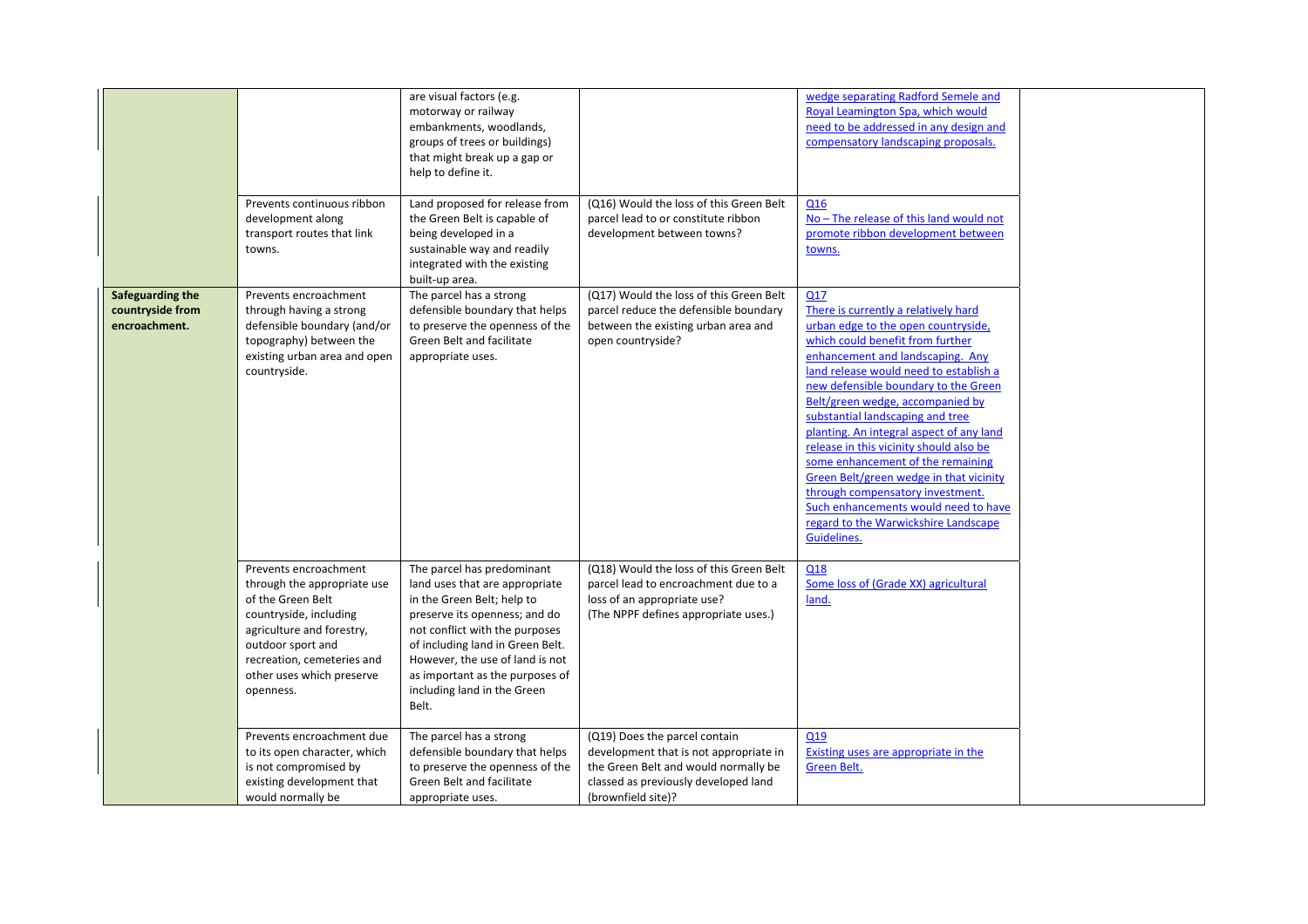|                                                                                                            | considered inappropriate in<br>the Green Belt, or where<br>there is damaged or derelict<br>land.                                                                                                                |                                                                                                                                                                                                                                                                                                                                                                                                                                                                              |                                                                                                                                                                                                                                                                                                                                                                                                                                                                                            |                                                                                                                                                                                                                                                                                                                                                                                                                                                                                                                                                                                                                                                                                                  |  |
|------------------------------------------------------------------------------------------------------------|-----------------------------------------------------------------------------------------------------------------------------------------------------------------------------------------------------------------|------------------------------------------------------------------------------------------------------------------------------------------------------------------------------------------------------------------------------------------------------------------------------------------------------------------------------------------------------------------------------------------------------------------------------------------------------------------------------|--------------------------------------------------------------------------------------------------------------------------------------------------------------------------------------------------------------------------------------------------------------------------------------------------------------------------------------------------------------------------------------------------------------------------------------------------------------------------------------------|--------------------------------------------------------------------------------------------------------------------------------------------------------------------------------------------------------------------------------------------------------------------------------------------------------------------------------------------------------------------------------------------------------------------------------------------------------------------------------------------------------------------------------------------------------------------------------------------------------------------------------------------------------------------------------------------------|--|
| To preserve the<br>special character of<br>historic towns.                                                 | Green Belt makes a positive<br>contribution to the setting of<br>an historic town, including<br>strategic views of the town<br>from the open countryside.                                                       | Release of designated Green<br>Belt will not significantly harm<br>or detract from views of nearby<br>historic towns, or the<br>surrounding in which an<br>historic town is experienced.                                                                                                                                                                                                                                                                                     | (Q20) Would the loss of this Green Belt<br>parcel adversely affect the special<br>character and setting of an historic<br>town?<br>(Q21) Would the loss of this Green Belt<br>parcel reduce the significance of an<br>historic town?<br>'Historic towns' are defined as:<br>Warwick, Royal Leamington Spa,<br>Kenilworth and Stratford Upon Avon<br>for the purposes of this study.                                                                                                        | Q <sub>20</sub><br>There would be some reduction in the<br><b>Green Belt/green wedge separating</b><br><b>Radford Semele and Royal Leamington</b><br>Spa, which may affect the setting of the<br>historic town. However, with the<br>retention of mature hedgerows and<br>trees, together with a sensitive design,<br>compensatory landscaping and tree<br>planting to protect short, medium and<br>long distance views, any impact could<br>be minimised.<br>Q21<br>With the retention of existing mature<br>hedgerows and trees, sensitive design<br>and compensatory upgrading of the<br>landscape, any potential impact on the<br>historic town could be minimised and<br>possibly enhanced. |  |
| To assist in urban<br>regeneration by<br>encouraging the<br>recycling of derelict<br>and other urban land. | Green Belt in Warwick<br>District is considered to play<br>an important role in<br>encouraging the recycling of<br>derelict and other urban<br>land, by restricting the<br>availability of greenfield<br>sites. | Development is channelled<br>towards urban areas inside the<br>Green Belt boundary, and<br>towards towns and villages<br>inset within the Green Belt, in<br>order to promote a sustainable<br>pattern of development.<br>The extent of Green Belt land is<br>tailored to reflect local<br>circumstances.<br>Consideration is given to<br>whether previously<br>development land in the Green<br>Belt could be put to a more<br>productive use, while<br>protecting openness. | (Q22) Would the loss of this Green Belt<br>parcel, discourage the reuse of<br>brownfield and other land in the urban<br>area?<br>(Q23) Would the loss of this Green Belt<br>parcel help to undermine the viability<br>of the area to attract appropriate<br>inward investment, including tourism?<br>(Q24) Is there a need for 'Safeguarded<br>Land' on the edge of an urban area,<br>village or hamlet, in order to meet<br>longer-term development needs well<br>beyond the plan period? | Q22<br>Any release of Green Belt land has the<br>potential to discourage the re-use of<br>some brownfield land and other land in<br>the urban area that may be harder to<br>develop and less attractive to investors.<br>This would need to be carefully<br>managed by the local planning<br>authority.<br>Q <sub>23</sub><br>As a limited land release, this would<br>primarily constitute a village extension,<br>which if well designed and combined<br>with countryside management<br>opportunities within the Green<br>Belt/green wedge to upgrade the<br>landscape, improve public access and<br>provide for informal recreation and                                                       |  |